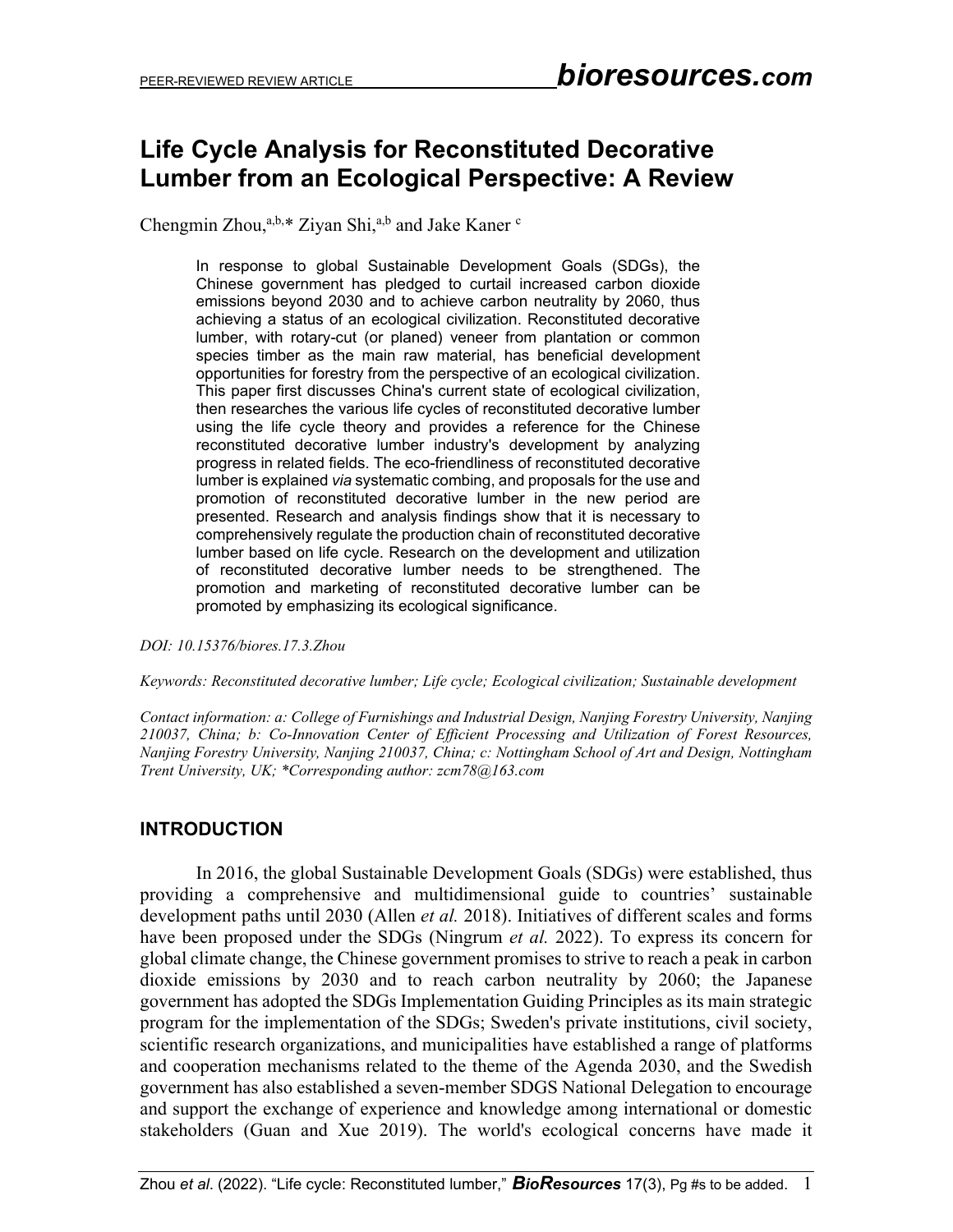necessary to reassess current production and construction from the perspective of ecological civilization. Forestry, as an important link in the construction of ecological civilization, has realized the transformation from economic priority to ecological priority in policy in China (Tu and Liu 2020), but it is more necessary to start with specific issues to address the dependence on natural timber resources.

Reconstituted decorative lumber (RDL) can be defined as a type of wood decorative material that has the texture, pattern, tone, and other characteristics of natural precious tree species or other artistic patterns, and is made from rotary cutting (or planing) veneer of artificial fast-growing or common species (*i.e.* basswood, obeche, poplar) as the main raw material, with veneer color matching, lamination, molding, and gluing technologies (Zhuang 2004; Wang and Huang 2007). RDL is a type of wood reconstituted material that possesses geometric qualities, identity, consistency, and surface formability that the original wood lacks (Wang *et al.* 2009). As a result, the development of RDL might be considered a type of wood alteration. Low-value plantation fast-growing wood can achieve high-value use through reconstituted technology processing, allowing it to better substitute for hardwood lumber and meet the needs of consumers. Reconstituted decorative veneer (RDV) is one of the most extensively utilized types. RDV can be used as a finishing material on a variety of substrates to protect the substrate, cover faults, and beautify the appearance. This method of transforming low-quality, small-diameter logs into laminated timber and artificial-grain man-made wood veneers can be used to replace precious solid wood veneers with natural grain and color, and has become one of the most practical methods to complement natural decorative veneers (Li *et al.* 2018), with production costs 50% to 70% lower than natural wood veneers (Hu *et al.* 2012). It also provides superior human tactile comfort (Wang *et al.* 2020) compared to other decorative materials (decorative paper, PVC, aluminum foil, *etc*.). Up to this point, research on RDL has focused on the production phase and has been mainly divided into two types. One is the improvement of the dyeing process. Recently, some scholars have improved the veneer dyeing process and standardized the best dyeing process conditions (Li and Guo 2018; Yang *et al.* 2019). The other type involves the performance improvement of RDL, broadening the scope of its applications. Recent studies focus on developing more environmentally friendly flexible decorative veneer through modification (Fang *et al.* 2021; Zhi *et al.* 2022). Specifically, Gao *et al.* (2022) reviewed the progress of research on reconstituted wood manufacturing technology and proposed that in the future, the fine thinning technology of wood bundle units should be optimized, the level of automation of processing equipment should be improved, the types of adhesives should be expanded, and the application of reconstituted wood in transportation tools such as automobiles, trains and airplanes, and high-rise wooden buildings should be expanded.

The concept of life cycle analysis or LCA (also known as life cycle assessment) is widely used, especially in the political, economic, environmental, and social spheres. LCA is the quantitative computation and evaluation of a product's actual and potential resource and energy consumption, as well as its discharged environmental load, over its entire life cycle, from raw material acquisition to design, production, usage, recycling, and ultimate treatment (Consoli *et al.* 1993). In life cycle research, the boundaries of the life cycle need to be defined according to the actual situation, with each boundary having a different focus. There are four main variants in the current study. One is the process from cradle to grave (Gursel *et al.* 2021), which focuses on products from raw material mining, processing, manufacturing, use, maintenance, *etc*., to final waste disposal. The second is the process from cradle to gate (Nadeem et al. 2022), which only considers the manufacturing stage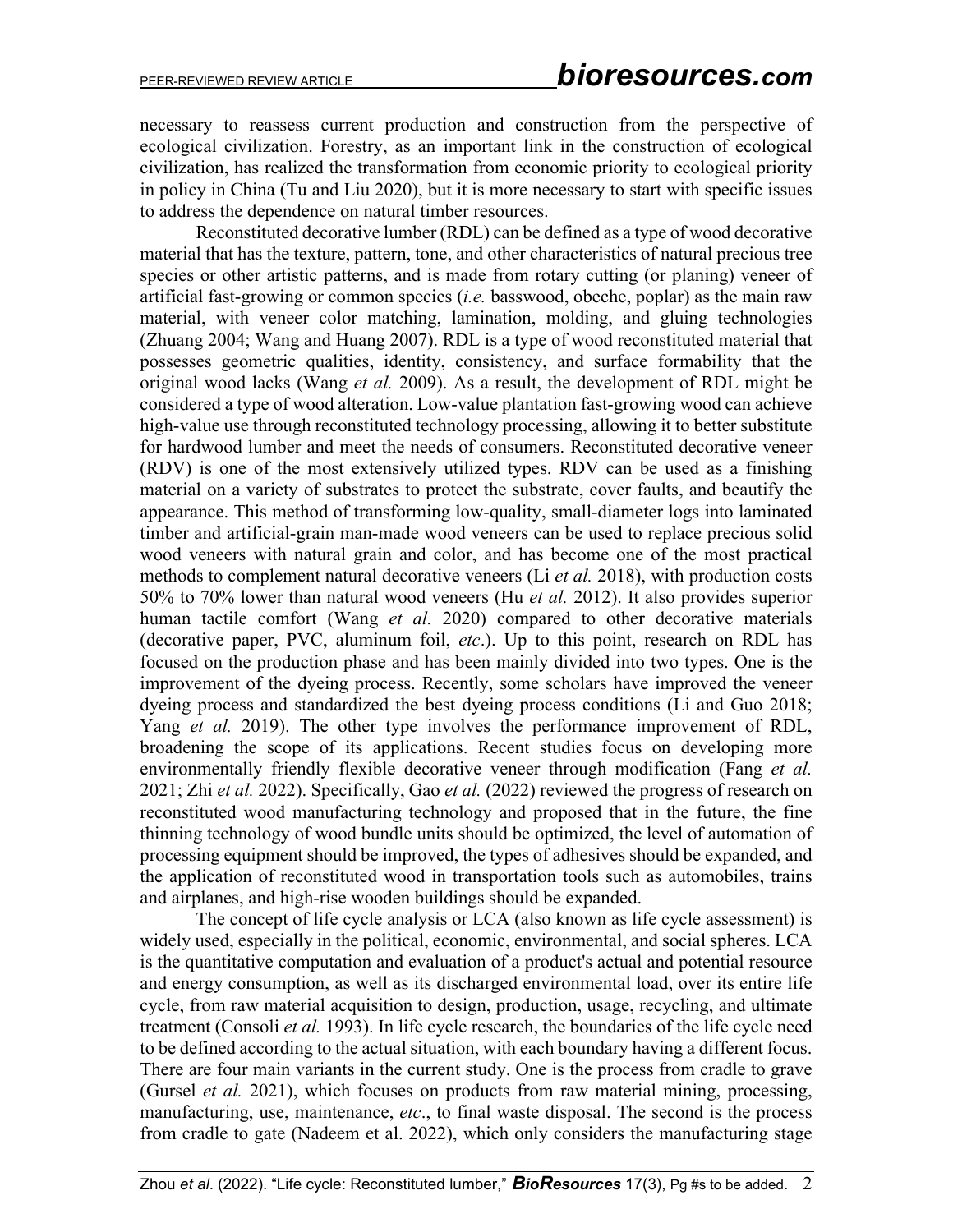and does not consider the use and waste stage of products. The third is the process from cradle to cradle (Gomes *et al.* 2020), which involves paying attention to the process of recycling discarded products. The final variant considers gate to gate, a partial LCA technique that examines only one value-added process across the whole production chain (Cao 2017). Gate-to-gate modules can also be linked in their individual manufacturing chains to provide a cradle-to-gate assessment (Jiménez-González *et al.* 2000). Recent research on RDL has only focused on the production phase and has lacked a life-cycle perspective. As manufacturers need to be in charge of the environmental performance of their products throughout the products' life cycle (Alting 1995), it is essential to analyze the life cycle of RDL.

The research of RDL in China began in the mid to late  $20<sup>th</sup>$  century, during which time the cold and wet gluing and pressing process developed by the Wood Industry Research Institute of the Chinese Academy of Forestry Sciences effectively promoted the development of RDL (Xu 1998). In December 2012, China's national standard for RDL came into force (GB/T 28998-2012 2012). Although it has a certain development history, the acceptance of RDL in China is not high, so more research is needed to promote the development of this field. Based on the background of global ecological civilization construction, especially China's ecological background, this paper comprehensively provides an analysis of the life cycle of RDL. By comparing and learning from the practices in similar fields, this paper provides a direction for the follow-up ecological research of RDL, in order to advance the development of the RDL sector in China.

# **ECOLOGICAL CIVILIZATION**

The ecological civilization desired in this new era requires a change in the humancentered mindset towards a harmonious coexistence between man and nature. The continuous promotion of ecological civilization in contemporary China and the creation of a beautiful China underlies the scientific insight and aspiration of this historical law and the conscious manifestation of adherence to the path of historical necessity. The construction of ecological civilization in China has also provided theoretical guidance and practical support for global ecological protection. But this is a long-term process that will require constant advancement and effort.

## **Forestry Development in the Context of Ecological Civilization**

As an important part of the natural ecosystem and an ecological safeguard for human survival, the status of forests in the construction of ecological civilization is becoming increasingly prominent. The context of ecological civilization provides positive opportunities for forestry reform and development of the environment.

The wood industry is a low-carbon industry that consumes less energy and creates less environmental pollution than others, especially when compared to traditional building materials such as steel, glass, and cement. According to a US economic database, the  $CO<sub>2</sub>$ intensity of timber manufacture is roughly 20% lower than that of fabricated metal goods, under 50% for iron and steel, and under 25% for cement. (Winchester and Reilly 2020). Carbon stocks in wood forest products, mainly wood and wood products, are significant for evaluating the potential of greenhouse gas emission reduction and compiling the national greenhouse gas emission inventory (Hu and Zhang 2021; Wu *et al.* 2021a; Wu *et al.* 2021b; Lao 2022). However, China's current wood resources are severely depleted.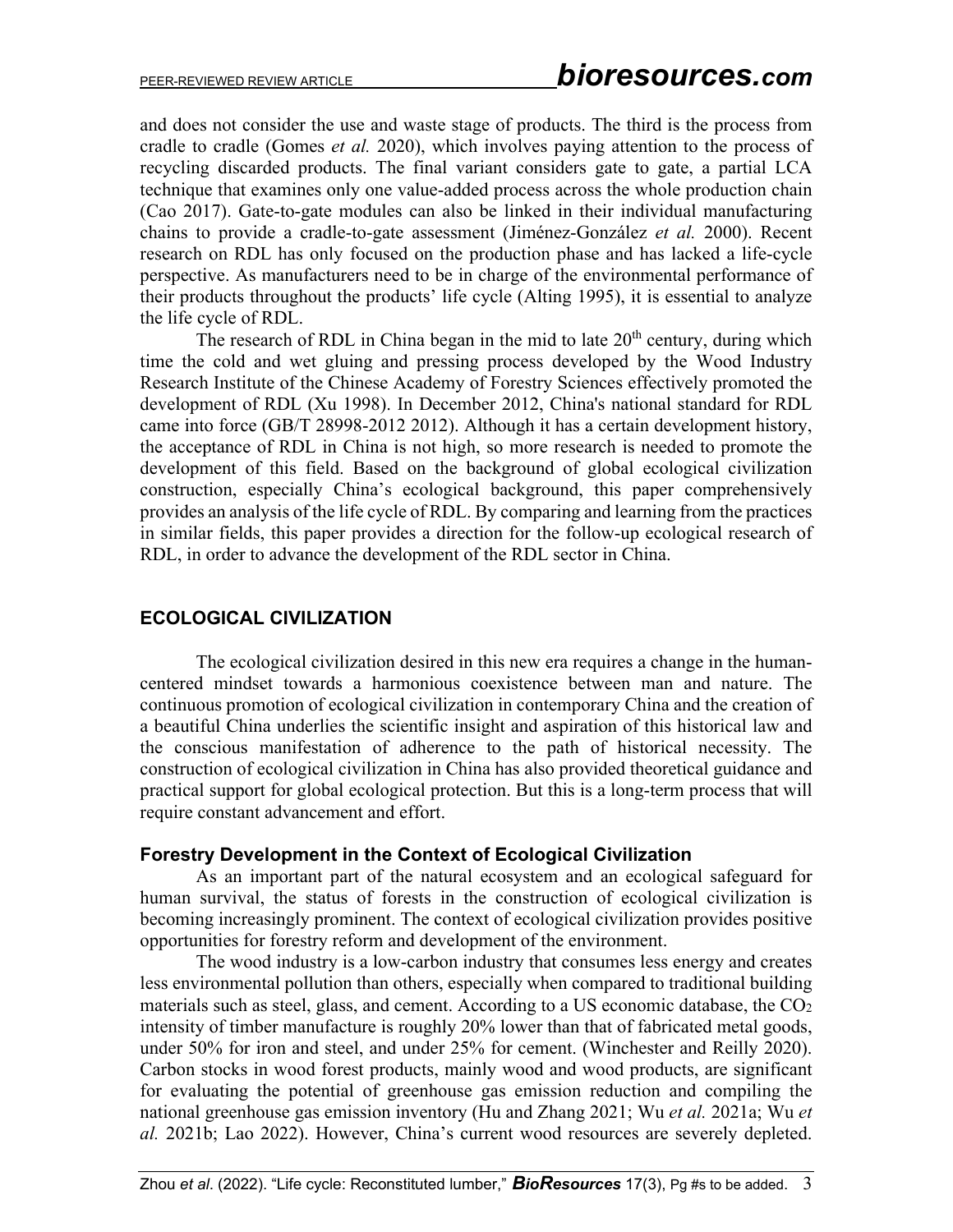China is a country with few forests, and its per capita forest stock is below the world average. China's annual timber consumption is more than 300 million cubic meters, and it is expected that by 2025 China's timber demand will reach 800 million  $m^3$ , with a shortfall of more than 200 million m<sup>3</sup> (Shen *et al.* 2020). China's existing wood forests account for only 13% of the harvestable area and 23% of the harvestable reserves, with few available wood resources, even fewer large-diameter trees and precious timber species, and a large proportion of medium and young forests. The lack of domestic timber supply capacity in China has necessitated the importation of timber to alleviate the contradiction between supply and demand, but this has also led to a gradual increase in China's external dependence on wood (as shown in Fig. 1). In 2000, external wood dependency remained at 27.9%, but by 2019 it had reached 58.8%, which means that the situation in the Chinese wood market is serious (Zhao *et al.* 2021).



**Fig. 1.** Line chart of China's external dependence of wood in recent ten years

In other words, although the total amount of China's planted forest resources has continued to grow, it still relies too much on imported timber, and the condition of China's forests remains disappointing in terms of changes in indicators such as timber volume, growth rate, age structure, and diversity (Chen *et al.* 2021; Yin 2021). This also shows that China still needs further optimization in terms of promoting the greening of the country, optimizing the structure of resources, and strengthening management and supervision (Du *et al.* 2020). However, China's forestry policy has shifted from an 'economic priority' to an 'ecological priority'. Tu and Liu (2020) used the multiple streams theory to explain the reasons for this shift. First of all, in terms of problematic streams, it was triggered by the global ecological crisis and economic losses in state-owned forest areas. Secondly, in terms of political streams, it is the result of a shift in the country's top-level design thinking. Moreover, in terms of policy streams, it is driven by theoretical trends such as sustainable development and multi-functionalism in forestry from home and abroad, as well as policy experiments by local governments. For example, part 11 of "Outline of the  $14<sup>th</sup>$  Five-Year Plan (2021-2025) for National Economic and Social Development and Vision 2035 of the People's Republic of China" shows China's concern for coexistence between humans and nature and green development. It mentions the need to accelerate the green transformation of development methods, which reflects a higher level of social development philosophy and helps promote new development formats; Article 32 of the Forest Law of the People's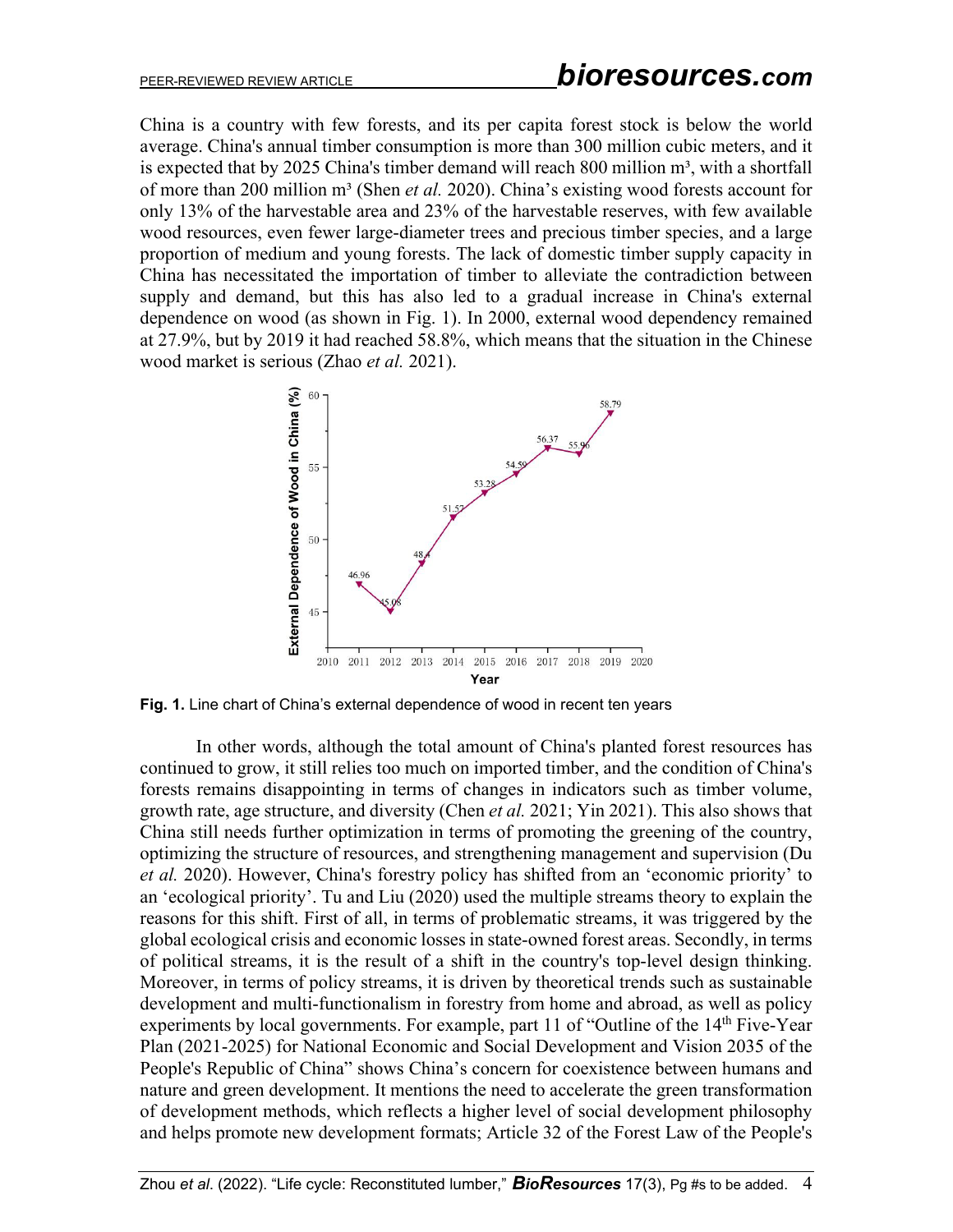Republic of China 2020 specifically mentions the natural forests protection system, in which the state improves the ecological functions of natural forests by limiting the logging of natural forests and strengthening the management and construction of natural forests; the National Reserve Forest Construction Plan (2018-2035) specifies that by 2035, 20 million hectares of national reserve forests will be built. After completion, the annual net increase in reserves will be about 200 million cubic meters, realizing basic self-sufficiency in general timber.

## **Eco-forestry Development and Reconstituted Decorative Lumber**

As the raw material for RDL is artificial fast-growing timber or common species timber, it helps to reduce the over-dependence of China's wood processing industry on natural timber resources, realize the comprehensive and reasonable development of natural and planted forests, and plays a positive and healthy role in promoting the use of China's overall timber resources. Based on current environmental challenges, it is vital to improving the availability of wood (Xiong *et al.* 2020a). Strengthening the research, development, and use of RDL is an important means of protecting valuable natural species (by reducing reliance on them), making efficient use of artificial fast-growing species, and resolving the structural imbalance between timber supply and demand. It is also a useful development direction for forestry in the context of ecological civilization. In addition, with the improvement of technology in recent years, more and more aldehyde-free RDL have been introduced to the market, greatly improving the environmental friendliness of RDL and echoing the green and sustainable development strategy proposed by the state.

## **LIFE CYCLE OF RECONSTITUTED DECORATIVE LUMBER**

## **Raw Material Acquisition Phase**

Reconstituted decorative lumber (RDL) achieves value-added utilization of natural lumber by retaining 92%-95% of the natural lumber content while maintaining natural qualities such as heat insulation, insulation, moisture regulation, and temperature regulation (Zhuang 2004). Therefore, for RDL, the main raw material is natural lumber. Compared with other materials, wood is of great significance to reduce carbon emissions (Winchester and Reilly 2020). Oliver *et al.* (2014) claimed that when compared to product and wood energy contributions, utilizing wood instead of steel and concrete saves the greatest carbon dioxide (CO2) and fossil fuel (FF). Linkosalmi *et al.* (2016) stated that wood-based materials have an impact on total greenhouse gas emissions of 8% to 54%, which is relatively modest. And wood-based products with biogenic carbon storage can cut greenhouse gas emissions by 6.5% to 105%. Suter *et al.* (2017) calculated a net benefit of 0.5 tonnes CO2 equivalent per cubic meter of wood utilized in terms of climate change. All of these scholarly studies confirm the use of wood as a remedy for global warming and imply the eco-friendliness of the raw material phase of RDL, whose main material is wood.

Fast-growing lumber from plantation forests can be used as the primary raw material for RDL, which is critical given the current scarcity of forest resources (Chai *et al.* 2022). If RDL is produced instead of hardwood lumber, the amount of land required for hardwood lumber would be reduced. However, to maintain sustainable management of plantation forests, the raw material for RDL must be obtained in accordance with the plantation harvesting system. This includes thinning activities (tending), which not only can create better growth environmental conditions for the reserved trees but also can yield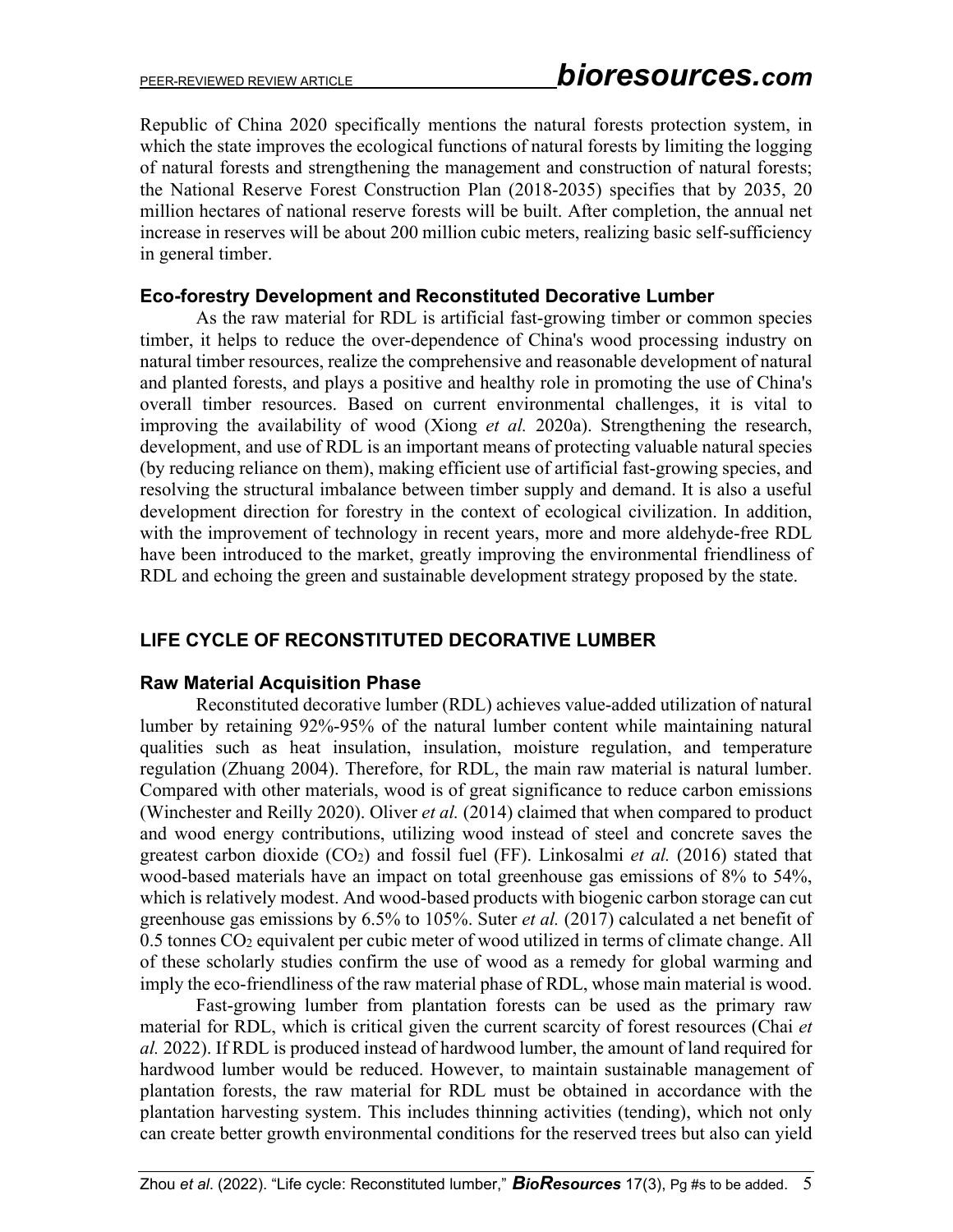some timber, which is a more effective sustainable management measure of the plantation. By analyzing the management system of foreign plantation logging, Ugis *et al.* (2019) made suggestions for the management system of plantation logging in China. They believed that it is necessary to publicize forest harvesting and strengthen forest certification, which can promote the sound development of China's plantation system. Song *et al.* (2020) showed that tending-thinning (*i.e.* regularly and repeatedly cutting of some trees in immature forests) can effectively regulate the growth function of the plantation. He also emphasized that tending-thinning can promote the diversity of plantation ecosystem, which is a better way to meet the requirements of sustainable development than the traditional plantation cutting methods. Similarly, Han (2021) discussed effective paths for forestry ecological construction and the development of the forest economy, and also mentioned the need to strengthen the management of nurturing intervals in forest areas.

## **Design Phase**

## *Low carbon design optimization*

Carbon emissions as an indicator can be used to quantify the potential greenhouse impact of product design, and low-carbon design optimization is presently a popular topic of research (Peng *et al.* 2018). According to recent studies, developing appropriate design solutions to reduce product life cycle carbon emissions is critical. The current research on the topic of architecture is relatively mature. Yang and Yu (2021) developed a parametric design optimization approach and tool for the early phases of building design that may achieve the lowest life cycle environmental impact and cost with a variety of options, supporting architects in their design selections. Similarly, Wang (2022) presented a method for forecasting building carbon emissions during the early design stage, allowing for quick input on design options' carbon performance. The products of RDL are already ecofriendly in terms of material, and through low-carbon design optimization, they can mainly reduce the impact on the environment in the later production process and in the recycling process, which has practical value and can be used as a reference for RDL enterprises.

## *Color healing*

Eco-sustainability is not just about quantifiable efficiency or visible hardware. No matter how precise the technical specifications are, if the user is not empathetic towards it, then it should not be regarded as eco-sustainable. Therefore, during the design phase, the focus also can be on the subjective ecological perceptions of the user. A study has shown that human beings recognize things first from their color and then from their shape. During the first 20 seconds of exposure to an object, the color accounts for 80% of the impression (Wang 2007). So, while many material characteristics can influence the user's experience (Hu *et al.* 2020), color is a key consideration in the design of RDL. Moreover, color also has certain well-being effects. The human brain has different levels of stimulation to different colors, and the use of color changes can bring balance to the body's environment. If the color of RDL can play a color healing role while satisfying the ecological perception, it can relieve the anxiety caused by social situations in the post-trauma (*i.e.* epidemic/ pandemic eras) to a certain extent (Zhang 2021; Wang *et al.* 2022). It also responds to the need for softer tones in the ageing trend (older person environments) (Ran and Li 2017; Xia 2021).

Other areas of design have demonstrated the healing value of color. Kometiani (2017) conducted a community art therapy experiment, and the results showed that art therapy facilitates the formation of a sense of community identity. In addition, participants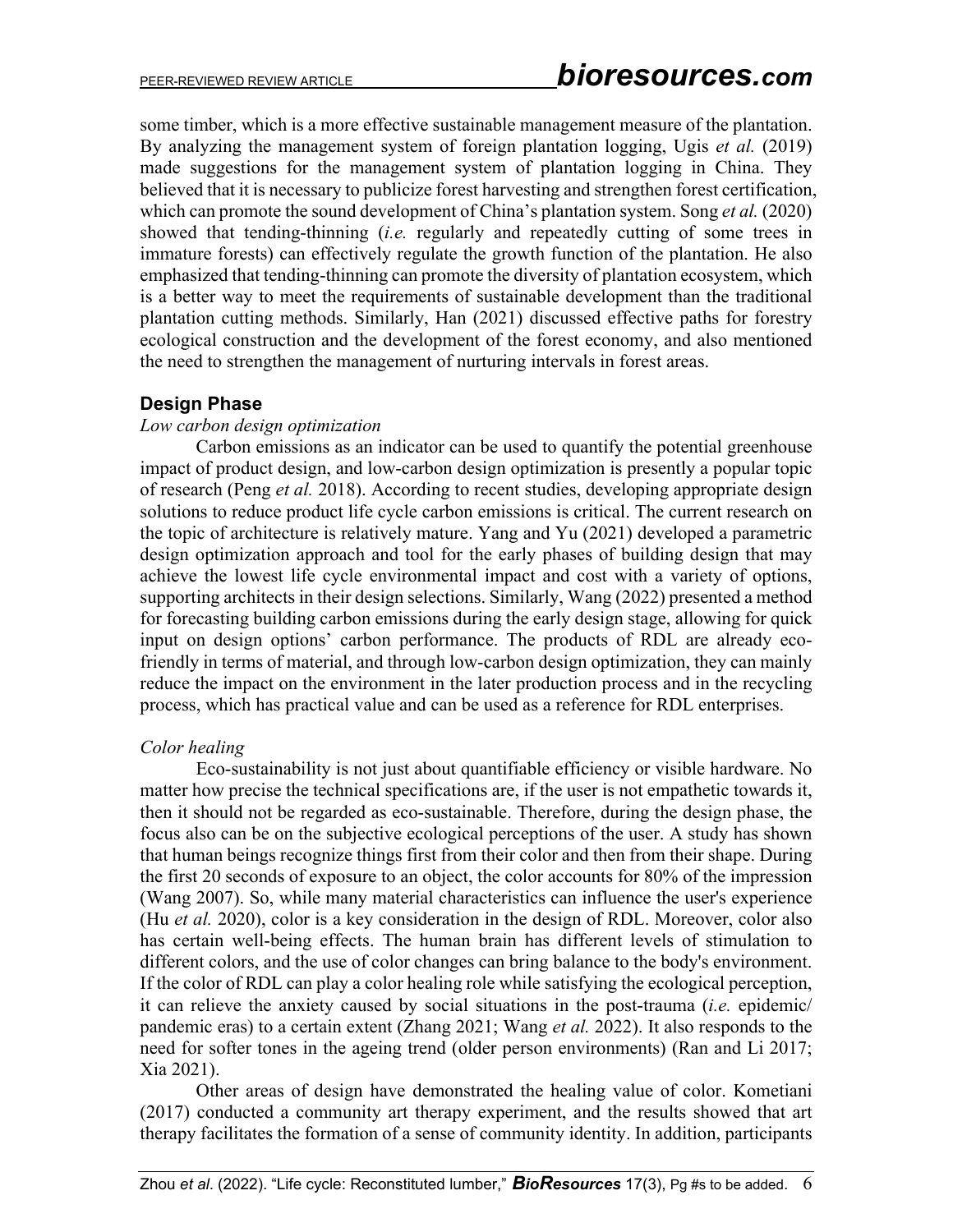were also better at dealing with stress in work and life. Based on the healthy color matching, proposed by Professor Axel Venn, Liu *et al.* (2020) analyzed and commented on the corresponding color matching in the case of medical space. The results show that color schemes for healthcare spaces are consistent with the color combination with Professor Venn's color schemes for health with positive imagery, and good color schemes can help patients improve their healing power. Zhou *et al.* (2021), intelligently generated the color composition of healing colors of the four seasons by using *Processing* programming and practiced the color matching for the exterior decoration of the bus. According to the verification experiment, the color scheme showed a certain healing effect. The practice of these scholars is a testament to the positive effects of color healing. Whether for spaces or products, color has become an element that can no longer be ignored when designing. It is therefore justifiably viable to apply it to the field of RDL.

#### *Constructing the correlation between textural style and ecological landscape*

When designing the texture and color characteristics of the RDL, the correlation with the ecological landscape can be sought to make the textural style of RDL more tangible. This, in line with the background of ecological civilization, makes the subjective experience of the user enhanced at a later stage and is also more conducive to marketing. The two types of veneers of *Ipir* correspond to the ecological landscape of the Badain Jaran Desert in China (as shown in Fig. 2), thus making the abstract texture style of the reconstituted decorative veneer (RDV) product itself concrete and giving it a certain ecological connotation, thus enhancing its eco-aesthetic value.



**Fig. 2.** Examples of the correlation between textural style and ecological landscape **: (a)** one kind of veneer patterns from *Ipir* (BX300-ST422); **(b)** a picture of pink lake in Badain Jaran Desert; (c) another kind of veneer patterns from *Ipir* (AX13-ST-763B); (d) An aerial view of Badain Jaran **Desert** 

## **Processing and Production Phase**

Current research in the literature on RDL has largely focused on process improvements. Process improvements can reduce the negative environmental impact during the processing and production phase and increase the value of RDL by improving their performance. Wu *et al.* (2016), studied the preparation of the flame-retardant RDL, mainly by adding flame retardants to the dyeing process of RDV and using the conventional cold-press gluing process to prepare flame-retardant RDV. The physical and chemical properties and flame retardant properties of the products were also tested and analyzed to explore the reasonable process and operating parameters for large-scale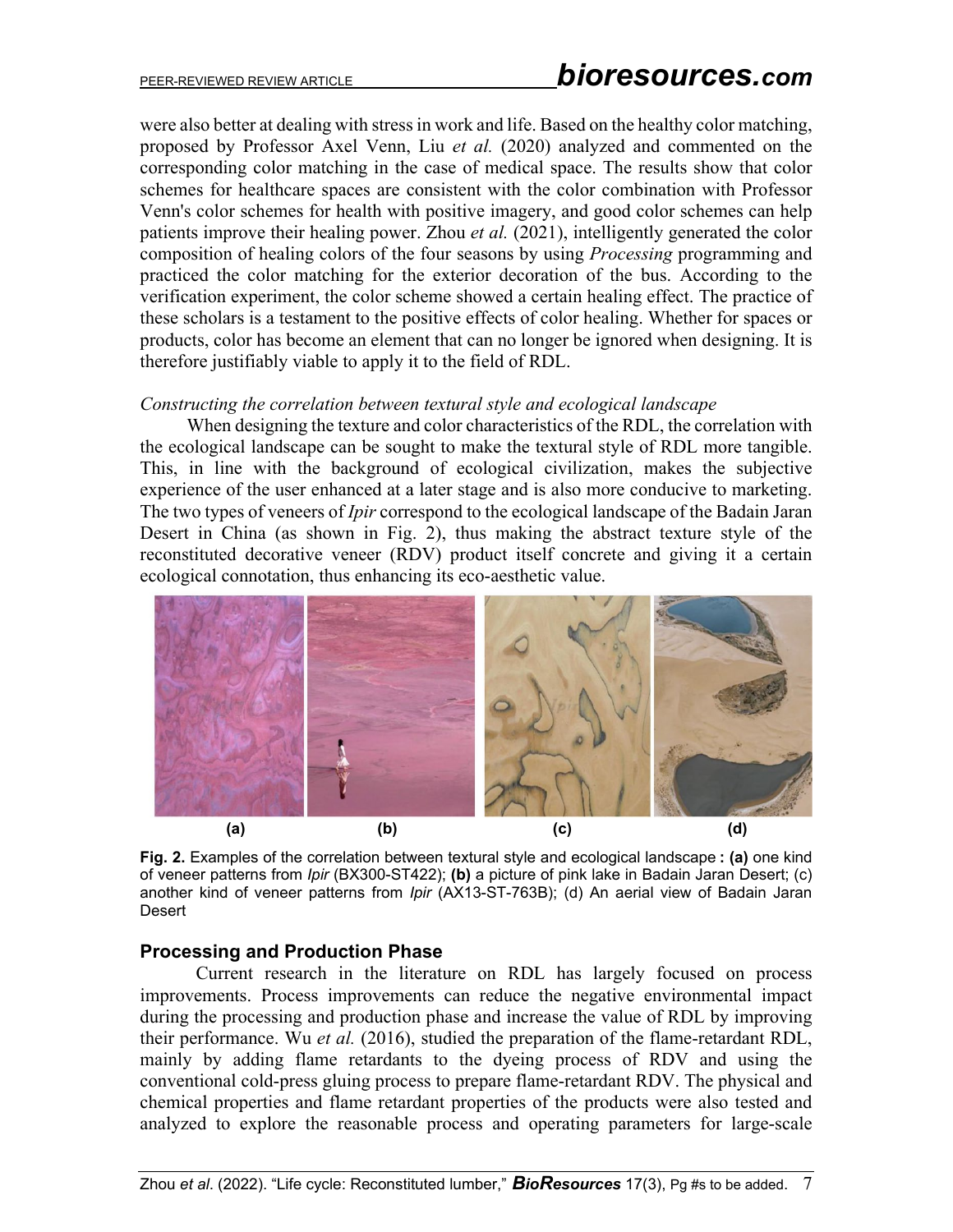industrial production to further improve the application effect of the engineered wood veneer and the fire safety performance of the laminated products. Furthermore, in order to solve the problem of poor levels of the toughness of conventional urea-formaldehyde (UF) used in the production of RDL, Shi *et al.* (2017) prepared a modified adhesive for the production of RDL by mixing modified corn-starch emulsions with urea-formaldehyde resin (UF) and adding modifiers such as polyvinyl acetate emulsions (PVAc), polyvinyl alcohol (PVOH), anionic polyacrylamide (APAM), and polymethylene polyphenyl isocyanate (PAPI). Zhan *et al.* (2018) summarized their innovations in the production technology and product development of RDL, including the end sealing technology of logs and wood squares, the automatic pH adjustment system of bleaching tank, horizontal dyeing tank equipment, the application of non-formaldehyde glue, and high frequency gluing process. They also mentioned the development of new engineered wood products relating to high light fastness, flame retardant, being paint-free, and having a focus on adhesives for RDL. Cheng *et al.* (2019) used polyvinyl acetate emulsion to manufacture RDL/veneer and investigated the adhesive sizing process and application properties. The results showed that the use of polyvinyl acetate emulsion could produce environmentally friendly RDV with formaldehyde emission of less than 0.3 mg/L. When the dosage of the crosslinking agent was 5% and the gluing amount was  $160 \text{ g/m}^2$ , the adhesive was found to be operable and to have suitable gluing quality in the production application. The quality of the RDL produced still met the production requirements within 20 days of storage. In other respects, Li and Guo (2018) elaborated the significance of the research on the dyeing modification of RDV, emphasizing that the manufacturing technology can fully display and give complete excellent decorative performance of the dyed veneer by coloring the wood veneer as a whole and reproducing various colors on the wood veneer. They verified that the color difference between the dyed veneer and the target color was hard to recognize by the naked eye. Similarly, Yang *et al.* (2019) optimized the dyeing process for RDL by improving the veneer dyeing process, using the dyeing rate, light fastness, dye dissolution time, and dyeing time as evaluation indicators. The results showed that the optimum dyeing conditions were: dye molecular weight of 500; dyeing temperature of 96 °C; and penetrant dosage of 0.05%. With the improvement of production technology, the advantages of RDL will be more prominent, and more environmentally friendly and beautiful RDL will further promote the replacement of wood materials.

Additionally, another group of scholars has focused on broadening the range of applications for RDL. Wang *et al.* (2020) conducted impregnation trials on the industrialized production line of impregnated paper with rolled RDV (artificial veneer) as the material and melamine formaldehyde resin (MF) as the impregnating liquid. The study showed that it was entirely feasible to achieve industrial and continuous impregnation of large-format decorative veneer directly using conventional impregnated paper production equipment, which provided a reference for promoting the large-scale production and application of impregnated decorative veneer. Some scholars have also considered the limitations of flame-retardant panels and carried out the practice of optimizing the performance of flame-retardant panels with the goal of adapting to humid environments. For example, Zhang *et al.* (2021) aimed to produce a flame-retardant man-made panel that could be insulated from moisture in humid air, based on flame-retardant plywood base material with oxygen index  $\geq 38\%$ , with thermoplastic PE film as the adhesive and RDV as the panel. The produced panels exhibited stable moisture content, and there was no problem with flame retardant leakage. Moreover, to obtain flexible decorative veneers to broaden their application range, Fang *et al.* (2021) focused on the use of plastic films and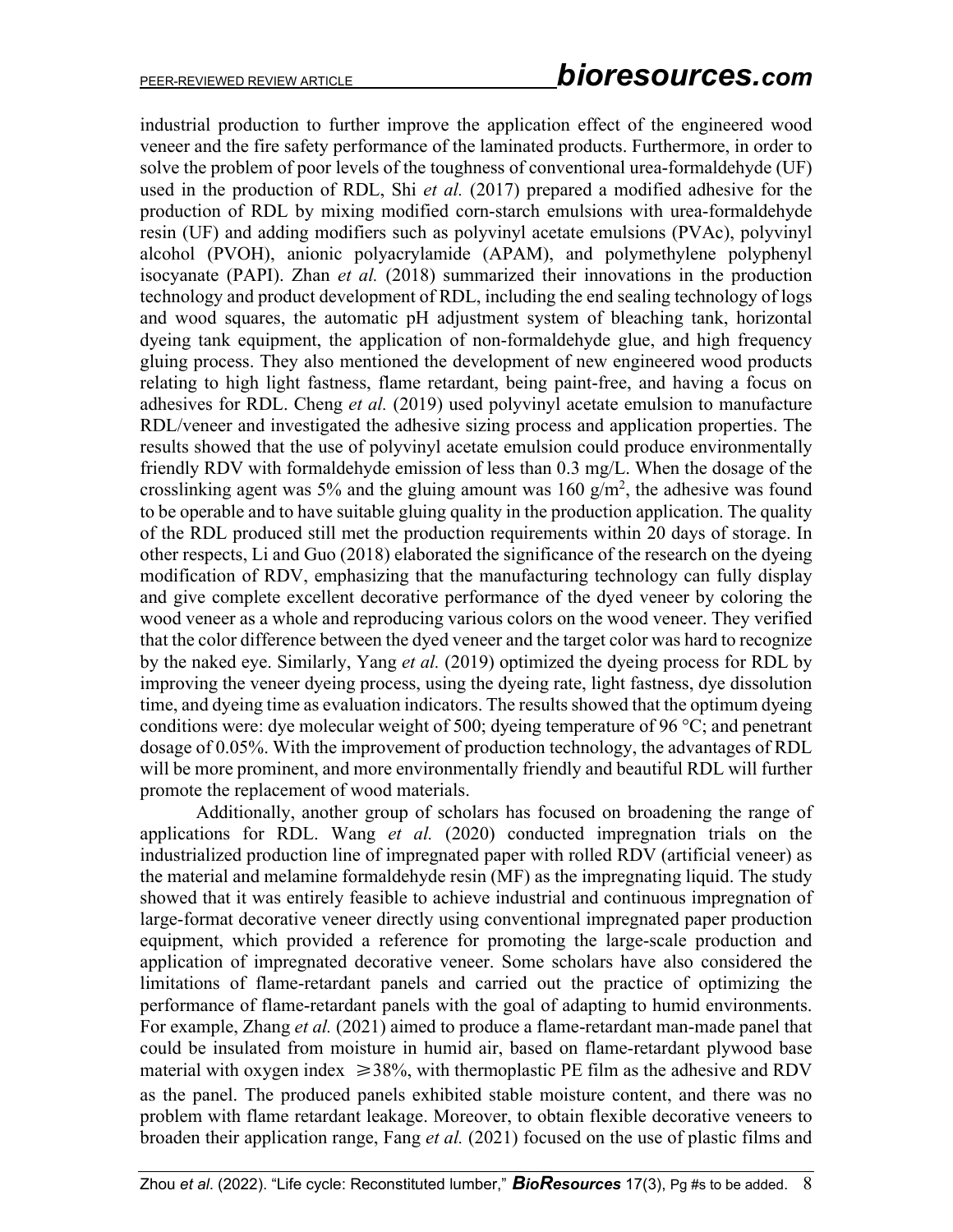evaluated the overlay performance of decorative veneers. After that, Zhi *et al.* (2022) provided a vacuum impregnation process of castor oil-based waterborne polyurethane (PUDs). This process eliminated the hot-pressing and pretreatment process, thus simplifying the production of flexible decorative wood veneer.

## *Green manufacturing*

In addition to the concern for the improvement of the production process, in the processing and production phase, enterprises must pay attention to the construction of a green manufacturing system. Under the background of ecological civilization construction, the traditional manufacturing method can no longer meet the green requirements of products throughout their life cycle. To maximize resource utilization and minimize waste in the manufacturing process, a resource flow model for the green manufacturing system should be constructed, taking into account all factors in the manufacturing system (as shown in Fig. 3). Green manufacturing is a comprehensive pollution prevention strategy for products and production processes. Based on the reality of the manufacturing system, it minimizes the generation of pollutants through continuous control. Enterprises should not only care about the initial investment but should think about the longer term. Although the initial investment in green manufacturing is large, it can make the company's products more competitive.



**Fig. 3.** The resource flow model for green manufacturing

## **Packaging and Transportation Phase**

The environmental effects of locally sourced timber are far superior to those of imported timber. It has been calculated that the greenhouse gas emissions from the use of domestically sourced timber are 74% lower than those from imported timber and that the emissions of other greenhouse gases (including  $SO_2$ ,  $NO_2$ ,  $CH_4$ , and  $N_2O$ ) are also significantly reduced (Chu *et al.* 2014). Therefore, domestic RDL companies can use as much domestic timber as possible for their production, thus reducing the logistical burden. Moreover, the packaging and transportation phase of RDL requires green logistics, which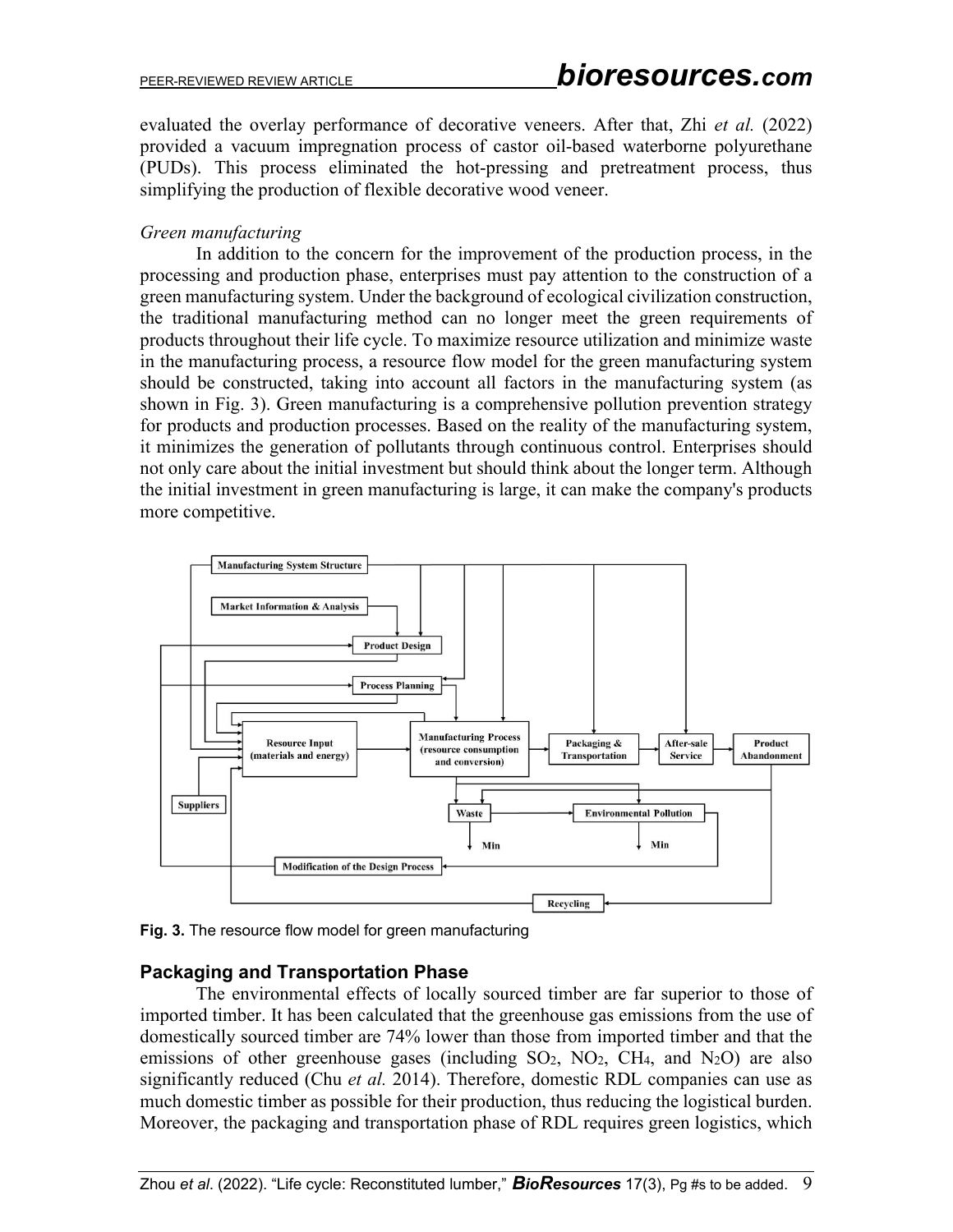means reducing damage to the natural environment in a greenway in the operational aspects and management activities of logistics, as well as the full use and recycling of logistics resources. Liu *et al.* (2018), believed that solving the dilemma of green logistics development and strengthening the endogenous impetus of the logistics industry to the construction of ecological civilization is a real problem that needs to be solved urgently at present. They proposed that green logistics development should formulate green logistics industry planning and evaluation system. Green development also can be used as a guide to strengthening the technical transformation of infrastructure. More specifically, Jiang (2021) proposed the development direction of green transportation from two aspects: One is through the use of green transport such as new energy vehicles, and the other is through reasonable planning of logistics routes to improve transportation efficiency. Additionally, from the perspective of the supply chain, Yang and Xu (2021) explored the logistics costs of wood processing enterprises and combined with the concept of sustainable development, to apply green logistics to the supply chain of the wood processing industry, such as using big data and artificial intelligence as carriers to calculate the optimal delivery path or adopting economic order quantity algorithms to reasonably plan the order quantity and reduce storage pressure. More visually, De Souza *et al.* (2022) directly created a tool that can effectively evaluate the green logistics performance of a company. They have applied the tool in practice to assess the green logistics performance of a plastics company. The results of their research are important for improving the environmental performance of enterprises and for the standardization of green logistics. Based on these existing studies, the RDL enterprises need to apply green logistics to the supply chain, to enable compliance with the green development orientation.

## **Waste Disposal Phase**

## *Production waste disposal*

Recycling the waste from the production of RDL will not only increase economic efficiency but also reduce the environmental impact. Firstly, the leftover trimmings from the production of RDL can be used as the substrate for particleboard and fibreboard plants (Hu *et al.* 2012), truly making the most of fast-growing timber. In addition, the manufacture of wood products generates a huge amount of biomass residues. These wastes can be recycled and converted into biofuel, which reduces carbon emissions as compared to fossil fuels (Sathre and Gustavsson 2009). One academic study pointed out that a wood processing company with an annual processing capacity of 100,000m3, for example, is able to generate an additional income of 1.1 to 1.5 million yuan per year from wood waste recycling alone (Li 2019). Secondly, how the wastewater from the production of RDL is treated is also a key issue. Wang *et al.* (2006) proposed that the combination of multiprocesses and in-depth treatment is an ideal solution for the treatment of industrial wastewater from RDL enterprises. Among them, it mainly involves tertiary biochemical treatment or tertiary electrochemical treatment. However, there is still relatively little research on the subject. RDL enterprises can actually learn from the solution of printing and dyeing enterprises for industrial wastewater treatment optimization because the industrial wastewater of printing and dyeing enterprises is relatively similar to the industrial wastewater from RDL enterprises. For example, Xue (2021) pointed out that the treatment of printing and dyeing wastewater should first consider biological or intensification methods due to cost considerations. As for the future trend of printing and dyeing wastewater treatment, he proposed that a large amount of sludge will be generated from wastewater treatment, and how to recycle it will be a contentious issue. In another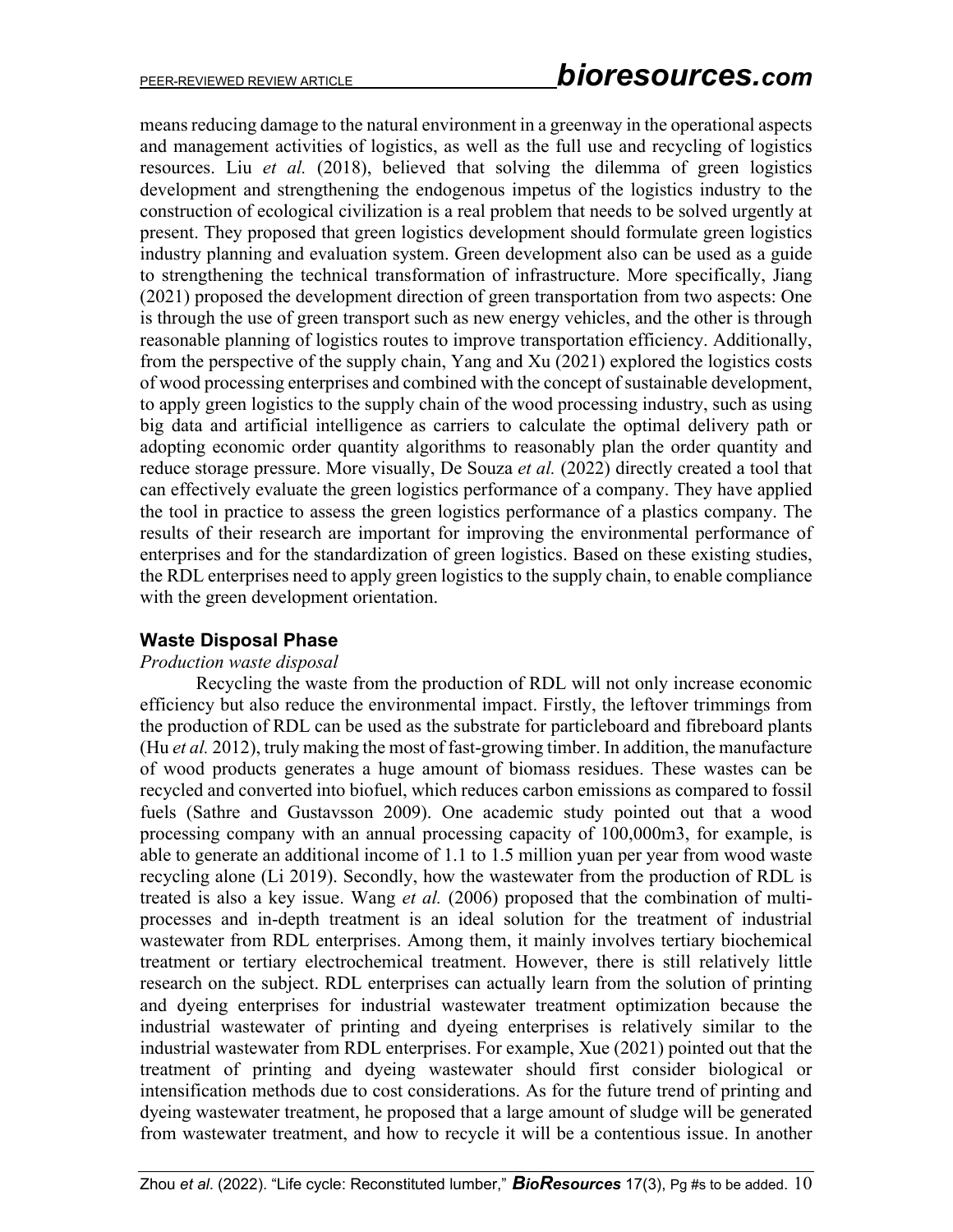study, the authors looked at the problem of sludge treatment in terms of cost reduction. They evaluated the sludge reduction efficiency and nitrogen removal rate of different bioreactors for printing and dyeing wastewater treatment, and the results showed that the reactor with basalt fibers as a biological carrier had a better effect (Ni *et al.* 2021). Moreover, Zampeta *et al.* (2021) combined hydrodynamic cavitation with green oxidants as an alternative method for the treatment of printing and dyeing wastewater, which proved to have positive results in the production of real factories. Furthermore, the treatment of waste heat from the production of RDL is also a priority in the waste disposal phase. *TABU*, one of the top Italian veneer brands, implemented a cogeneration plant in 2020, which allows the combined production on-site of electric and thermal energy. The installed cogeneration plant, which covers 64% of the plant's annual electric energy needs and 14% of its annual thermal energy needs, effectively helps *TABU* avoid the CO<sub>2</sub> equivalent emissions of about 800 t/year. The emphasis on waste heat treatment illustrates *TABU*'s commitment to sustainability and demonstrates the sense of responsibility of a top brand.

## *Recycling of waste products*

The durability of wood and wood products is generally good, but improving the quality and service life of wood and wood products can further extend the carbon storage cycle of wood and wood products and fully exploit the contribution of wood and wood products to carbon storage in the fight against global climate change (Lao *et al.* 2022), so increasing the durability of wood products has always been a major research topic (Wu 2021; Peng *et al.* 2021; Chen *et al.* 2022). Many scholars have been able to improve the durability of RDL through process improvements (Zhan *et al.* 2018; Zhang *et al.* 2021). However, the life span of a product is always limited, so the question of how to increase the efficiency of recycling discarded RDL products is a matter of concern.

Recombination of wood chips to produce engineered wood products such as plywood and particleboard is the most prevalent use of waste wood products. Azambuja *et al.* (2018) used urea-formaldehyde resin to make particleboard after reducing wood product leftovers to pellets. There are also some studies that indicate promising findings and promise for using waste wood materials in the form of wood flour and wood fibers for wood-cement composites and as a more ecologically friendly alternative to conventional treatment methods (Berger *et al.* 2020; Ince *et al.* 2021). However, because wood waste contains additives and contaminants (resins, paints, preservatives, heavy metals, *etc*.), using it as a raw material for new panels is a relatively complex procedure. Gibier *et al.* (2022) investigated the hydrolysis of wood waste under various regulated circumstances (temperature/pressure, steam ratio), obtaining a nitrogen removal rate of 33% to 70%. Without the use of chemicals, this decontamination procedure could provide a formula for future wood waste repurposing. In addition, Mayer *et al.* (2022) looked at the availability of natural wood and ash from waste wood burning as a fertilizer, estimating that the treated ash might replace part of the fertilizer based on nutrient recovery potential. The Delignification of wood chips produces lignin, which can be used as an ingredient in natural rubber, synthetic resins, bioplastics, and other products, according to Spreafico and Landi (2022). All of these methods of treatment provide an example of how to recycle RDL waste products.

## **Marketing Phase**

From the perspective of ecological civilization, the competitiveness of RDL can be enhanced by providing easy-to-understand sustainability messages in the marketing phase.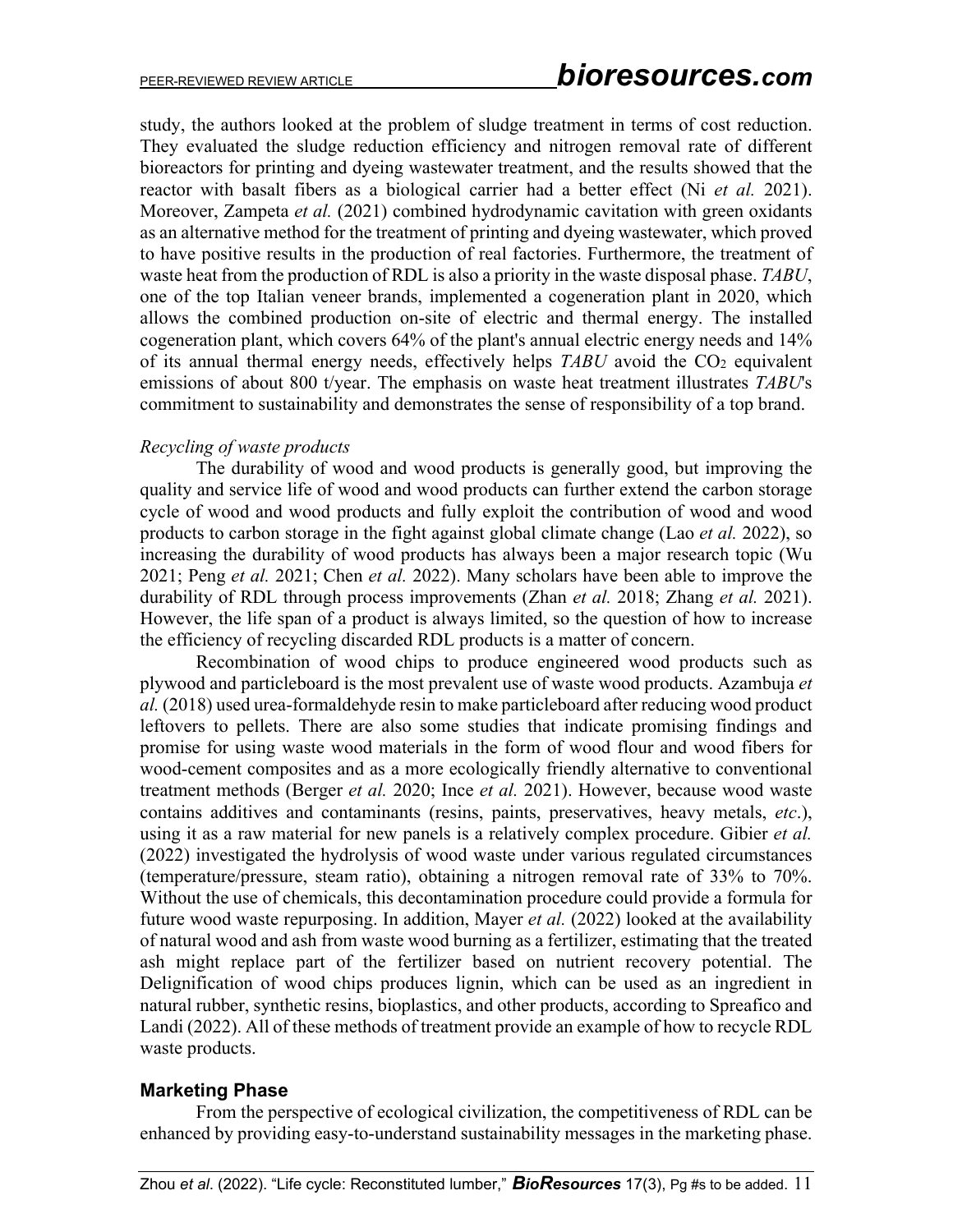Alting (1995) mentioned early on that life cycle assessment (LCA) is the measure that visualizes the environmental performance of products in all life cycle phases. Additionally, LCA is the only standardized and internationally certified environmental assessment method (Kloepffer 2008). Therefore, displaying LCA as a form of product information is a way to improve the competitiveness of green products. For example, on the *ONA lighting* website, product information has a section for LCA information, right next to the product description (as shown in Fig. 4). This helps consumers to understand the life cycle index of the product. The LCA information on the *ONA lighting* website is calculated based on the Eco-indicator99 method, which divides the data from the product inventory analysis into individual environmental issue categories and then normalizes them, ultimately dividing the environmental impacts into three components for assessment: human health, ecosystems, and resources.



**Fig. 4.** LCA visualization information of the Cobalt lamp displayed on the ONA official website

Therefore, it is necessary to introduce LCA into the marketing phase of RDL. In fact, as early as 2018, China issued the first standard for ecological design evaluation technology of RDL (T/CAB 0039-2018 2018), which also classified the life cycle list factors of RDL (as shown in Table 1). To evaluate the environmental performance of the life cycle of RDL, it is necessary to clarify the input and output data list of the life cycle process of RDL. When the environmental performance evaluation results of the life cycle of RDL lumber are multi-dimensional indicators, due to the different units of each indicator, the evaluation results need to be normalized when comparing the environmental performance of different products. In addition, it should be noted that the consistency of the accounting boundary is the premise of the comparability of the environmental performance quantification and evaluation results of RDL, and any change in the boundary will lead to the fluctuation of the results. In addition to LCA information, eco-labeling also deserves the attention of green furniture manufacturers (Cai *et al.* 2017).

| Table 1. Factor Classification of Life Cycle Inventory of Reconstituted Decorative |  |
|------------------------------------------------------------------------------------|--|
| Lumber                                                                             |  |

| <b>Impact Type</b> | <b>Chemical Factors</b> |
|--------------------|-------------------------|
| Climate Change     | $CO2$ , CH <sub>4</sub> |
| Eutrophication     | NH4-N, TN, TP, $PO43$   |
| Acidification      | $SO2$ , $SO3$ , $H2S$   |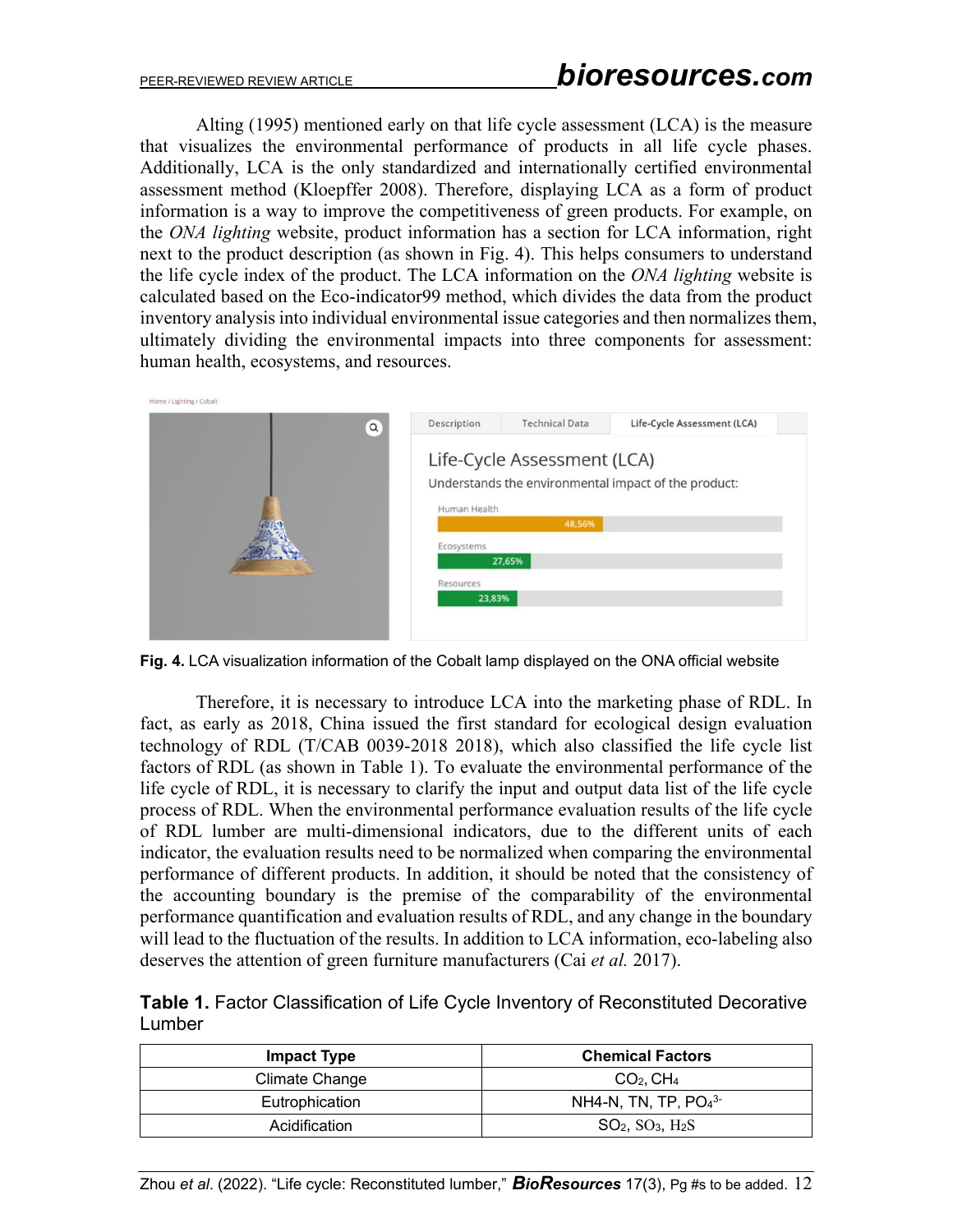Furthermore, it is necessary to focus on the construction of a green brand communication strategy. Brands with characteristic value propositions will be more attractive to consumers, especially young consumers. In the context of today's ecological civilization construction, the emphasis on product sustainability has become inevitable (Yang and Zhu 2021). Green brand marketing has also become one of the strategies for brand development in recent years. Yin (2020) believed that the EBM model, a consumer decision model named after the initials of the three revisers Engel, Blackwell, and Miniard (Engel *et al.* 1995), has great potential for development and will be widely used by furniture companies in the future. The EBM model enables effective management of all uncertainties in the chain and facilitates the use of modern classifier architecture. Based on the EBM model, companies are able to combine online brand building with offline resources. This is one of the flexible ways of green brand marketing. In the same year, Vilasanti da Luz *et al.* (2020) proposed that the credibility of matching the brand positioning with the green message and the brand evaluation showed a positive correlation. The green features of products can change consumers' attitudes toward brands and mitigate the negative effects of overconsumption. This further shows that green products deserve more attention.

## **TRENDS IN FUTURE RESEARCH**

Firstly, a review of current research on RDL reveals that research has focused on the production phase of RDL and little research has been related to the other life cycle phases of RDL. Process improvements in RDL can indeed help produce more environmentally friendly and durable products, but products are not supported by the production phase alone (Hu *et al.* 2021). With the promotion of sustainable design and the development of ecological civilization, it is predicted that more scholars will focus on the pre-production and post-production phases of RDL to further enhance their utilization and value. In subsequent research, the methods used in similar fields can be adapted to the production of RDL. For example, the treatment of wastewater from RDL can be considered in the same way as wastewater from printing and dyeing plants, being similar to wastewater from printing and dyeing companies (Wang *et al.* 2006; He *et al.* 2020).

Secondly, RDL has been developed for a long time, and there are many companies and industry chains involved. However, in China, the acceptance is still not very high. In the current context of ecological development, in particular, the advantages of RDL are becoming increasingly evident. People have progressively learned to accept green consumerism (Xiong *et al.* 2020b), and emphasizing the green significance of RDL, it will help to promote the spread of RDL and the replacement of new materials. In the future, the marketing of RDL may be considered as a way to increase the competitiveness of RDL by adding a visual environmental message or by creating a green brand image (Vilasanti da Luz *et al.* 2020; Yao *et al.* 2022). As RDLs are adapted to individual aesthetic expressions (Hu *et al.* 2012), it is envisaged that in the future they will also be widely used in exhibitions, museums, and retail shops, in line with the call for green development.

Thirdly, when studying the product life cycle, the design phase is often overlooked. But the design phase has a significant impact on the overall ecology of a product. Ecology is not only achieved through technological advances. Rather, it is also about the sensory experience of the material. If the technical specifications are precise, then it still cannot be regarded as ecological if people do not perceive it as such. The overall visual effect is determined by the color and texture of the RDL, so the design phase can be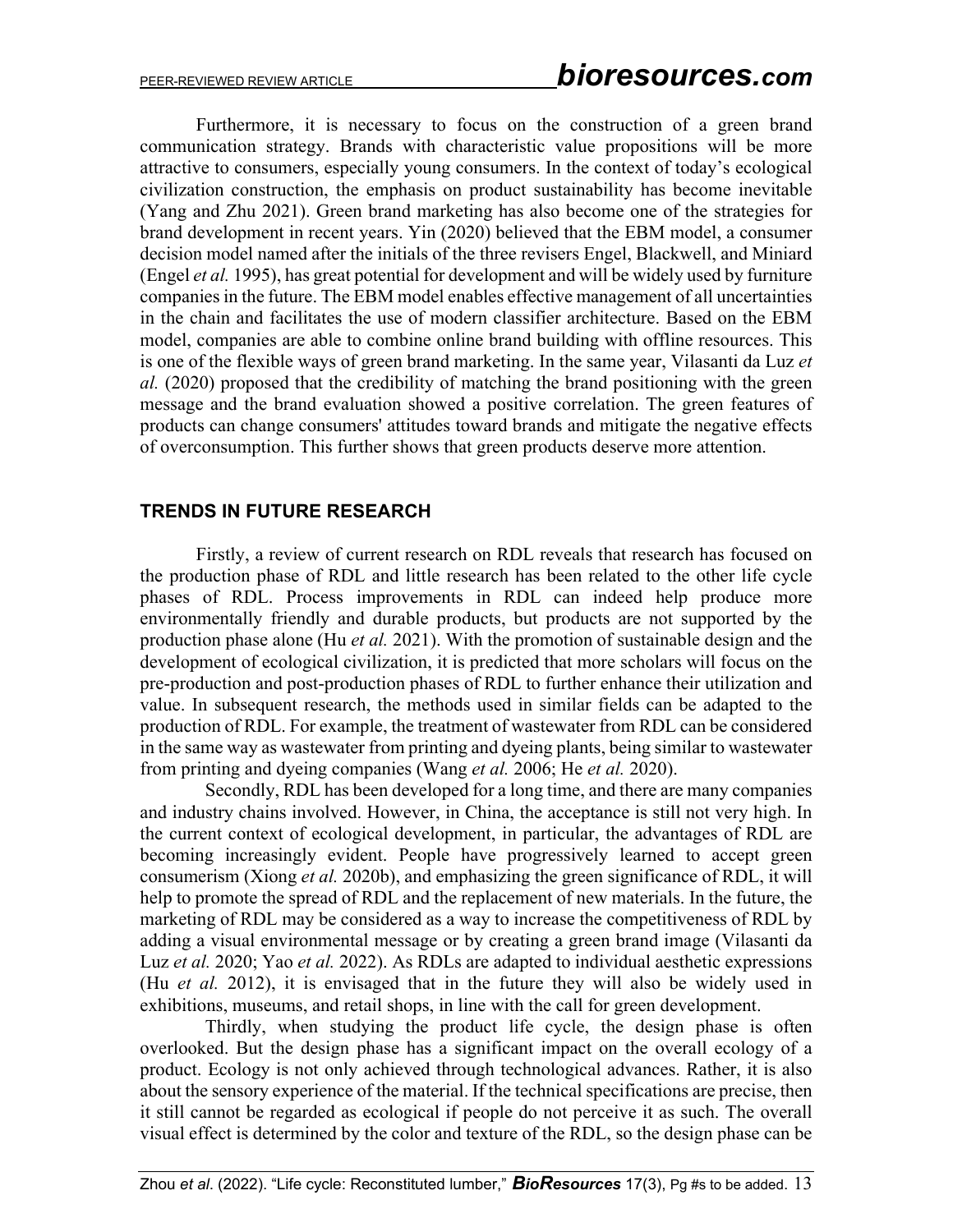used to convey an ecological aesthetic by changing the color and texture of the RDL. Under the development of ecological civilization, ecological aesthetics has also received attention (Lv 2020; Mi 2022). Especially in interior design, spiritual ecological reconstruction has become one of the new trends (Wang 2021). On this basis, the design of RDL will also break through traditional parameters and develop output solutions that have desirable contemporary characteristics, making RDL not only economically significant but also aesthetically significant.

Finally, to increase the global evolution of RDL China should encourage more RDL production enterprises including upstream and downstream supply chains to refer to the development experience of RDL in regions that influence furniture design and other possible uses of RDL, such as Europe and the US (Zhao *et al.* 2018). In addition, life cycle research and implementation of RDL, focusing on large, medium, and representative enterprises to concentrate resources on the implementation of demonstration projects should be supported to regulate the RDL industry both in China and further afield (Liu *et al.* 2019).

# **CONCLUDING STATEMENTS**

- 1. Strengthening the research, development and utilization of reconstituted decorative lumber (RDL) is an important means to protect precious natural tree species, make efficient use of artificial fast-growing tree species, and solve the structural contradiction between timber supply and demand. It should also a beneficial development aim for forestry from the perspective of ecological civilization.
- 2. Although RDL has been developed for a long time and there are many relevant companies and product chains, the public acceptance in China is still not very high. How to promote the application and dissemination of RDL in the new era is a priority.
- 3. Further research is required on process improvements, as currently used processes cannot meet the development needs of the RDL production. To ensure the needs of achieving an ecological civilization, it is essential to investigate the whole life cycle of the RDL process.
- 4. In terms of raw material acquisition, packaging and transportation, and waste disposal, RDL enterprises can learn from the practices of other similar fields to achieve green production and comply with the sustainable development strategy. In addition, the RDL enterprises can skillfully use ecological aesthetics in the design phase to keep with the background of ecological civilization construction thus reflecting the advantages of the material itself.
- 5. The application of RDL has not only economic and aesthetic significance but also ecological significance. In the new era, by emphasizing the environmental characteristics of RDL, the promotion of RDL can be achieved. Furthermore, the competitiveness of related products can be enhanced, which helps to enhance a green brand reputation for RDL.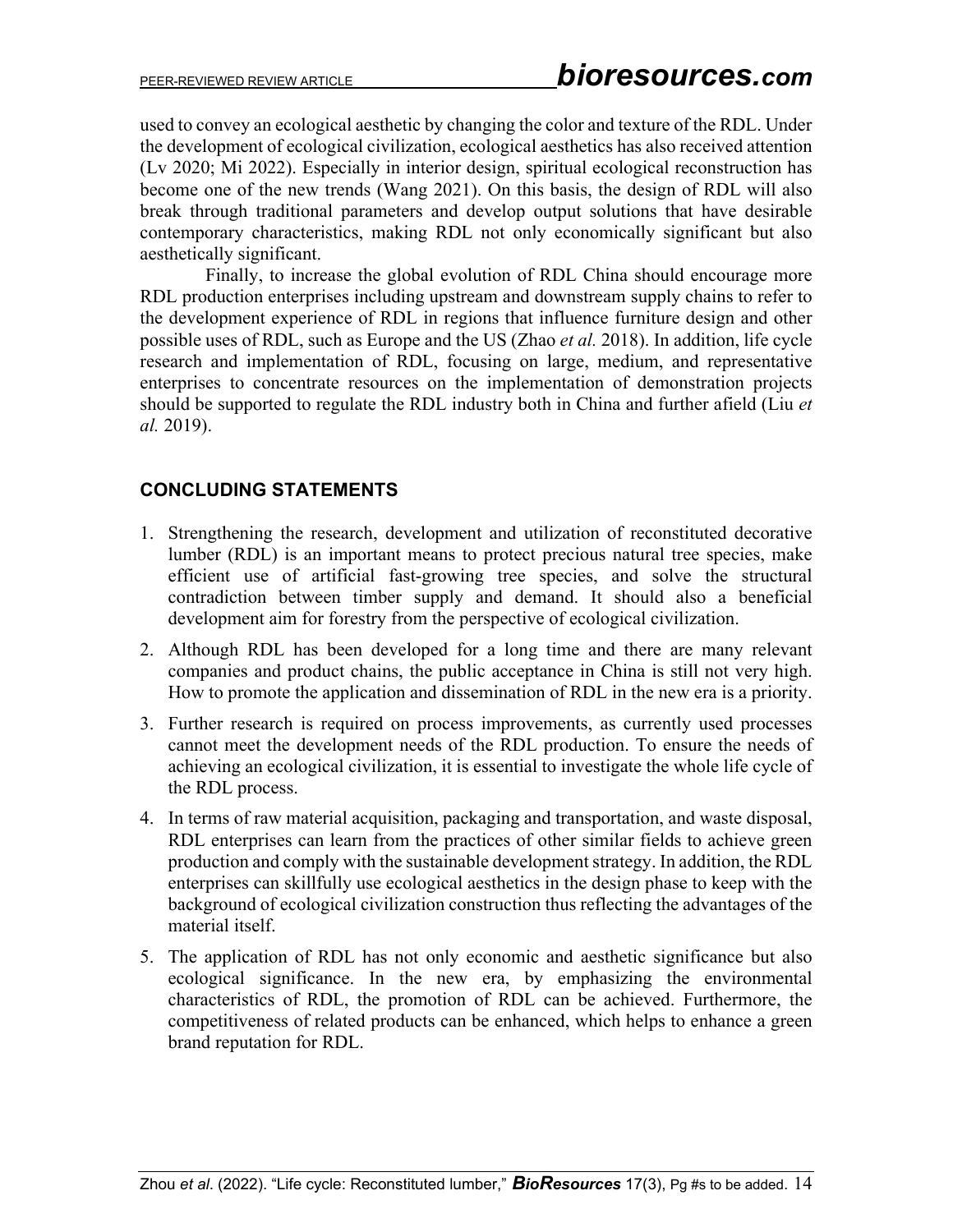## **ACKNOWLEDGMENTS**

The authors are grateful for the support from the project from International Cooperation Joint Laboratory for Production, Education, Research and Application of Ecological Health Care on Home Furnishing.

# **REFERENCES CITED**

- Allen, C., Metternicht, G., and Wiedmann, T. (2018). "Initial progress in implementing the Sustainable Development Goals (SDGs): A review of evidence from countries," *Sustainability Science* 13, 1453-1467. DOI: 10.1007/s11625-018-0572-3
- Alting, L. (1995). "Life cycle engineering and design," *CIRP Annals-Manufacturing Technology* 44(2), 569-580. DOI: 10.1016/S0007-8506(07)60504-6
- Azambuja, R. D. R., Castro, V. G. D., Trianoski, R., and Iwakiri, S. (2018). "Recycling wood waste from construction and demolition to produce particleboards," *Maderas. Ciencia y tecnología* 20(4), 681-690. DOI: 10.4067/S0718-221X2018005041401
- Berger, F., Gauvin, F., and Brouwers, H. J. H. (2020). "The recycling potential of wood waste into wood-wool/cement composite," *Construction and Building Materials* 260, article ID 119786. DOI: 10.1016/j.conbuildmat.2020.119786
- Cai, Z., Xie, Y., and Aguilar, F. X. (2017). "Eco-label credibility and retailer effects on green product purchasing intentions," *Forest Policy and Economics* 80, 200-208. DOI: 10.1016/j.forpol.2017.04.001
- Cao, C. (2017). "Sustainability and life assessment of high strength natural fibre composites in construction," *Advanced High Strength Natural Fibre Composites in Construction* 2017, 529-544. DOI: 10.1016/B978-0-08-100411-1.00021-2
- Chai, M., Tian, M. H., Du, L., Wang, F., and Liu, D. (2022). "Possibility of reducing China's wood dependence on foreign trade," *Journal of Beijing Forestry University (Social Sciences)* 21(1), 19-28. DOI: 10.13931/j.cnki.bjfuss.2021171
- Chen, B. T., Xia, H. Y., and Hu, W. G. (2022). "The design and evaluation of the threedimensional corner joints used in wooden furniture frames: Experimental and numerical," *BioResources* 17(2), 2143-2156. DOI: 10.15376/biores.17.2.2143-2156
- Cheng, M. J., Jia, H. L., Wang, J. M., and Yang, N. (2019). "Study on reconstituted decorative lumber/veneer manufacturing process with polyvinyl acetate emulsion," *China Wood-Based Panels* 26(S1), 30-32. DOI: 10.37155/2717-5316-202001-04-9
- Chen, J. X., Xu, Z. R., Song, J. W., and Xu, Q. H. (2021). "Analysis on the supply of timber resources and the cultivation and construction of timber forests in China," *Forest Science and Technology* 11, 18-21. DOI: 10.13456/j.cnki.lykt.2021.01.15.0002
- Chu, J., Duan, X. F., and Yu, H. Q. (2014). "Research progress of waste wood resource recycling based on low carbon economy," *China Forest Products Industry* 41(4), 7- 10, 18. DOI: 10.3969/j.issn.1001-5299.2014.04.002
- Consoli, F., Allen, D., and Bousted, I. (1993). *Guidelines for Life-Cycle Assessment*:*A Code of Practice*, STEAC. Pensacola, Florida.
- De Souza, E. D., Kerber, J. C., Bouzon, M., and Rodriguez, C. M. T. (2022). "Performance evaluation of green logistics: paving the way towards circular economy," *Cleaner Logistics and Supply Chain* 3, article ID 100019. DOI: 10.1016/j.clscn.2021.100019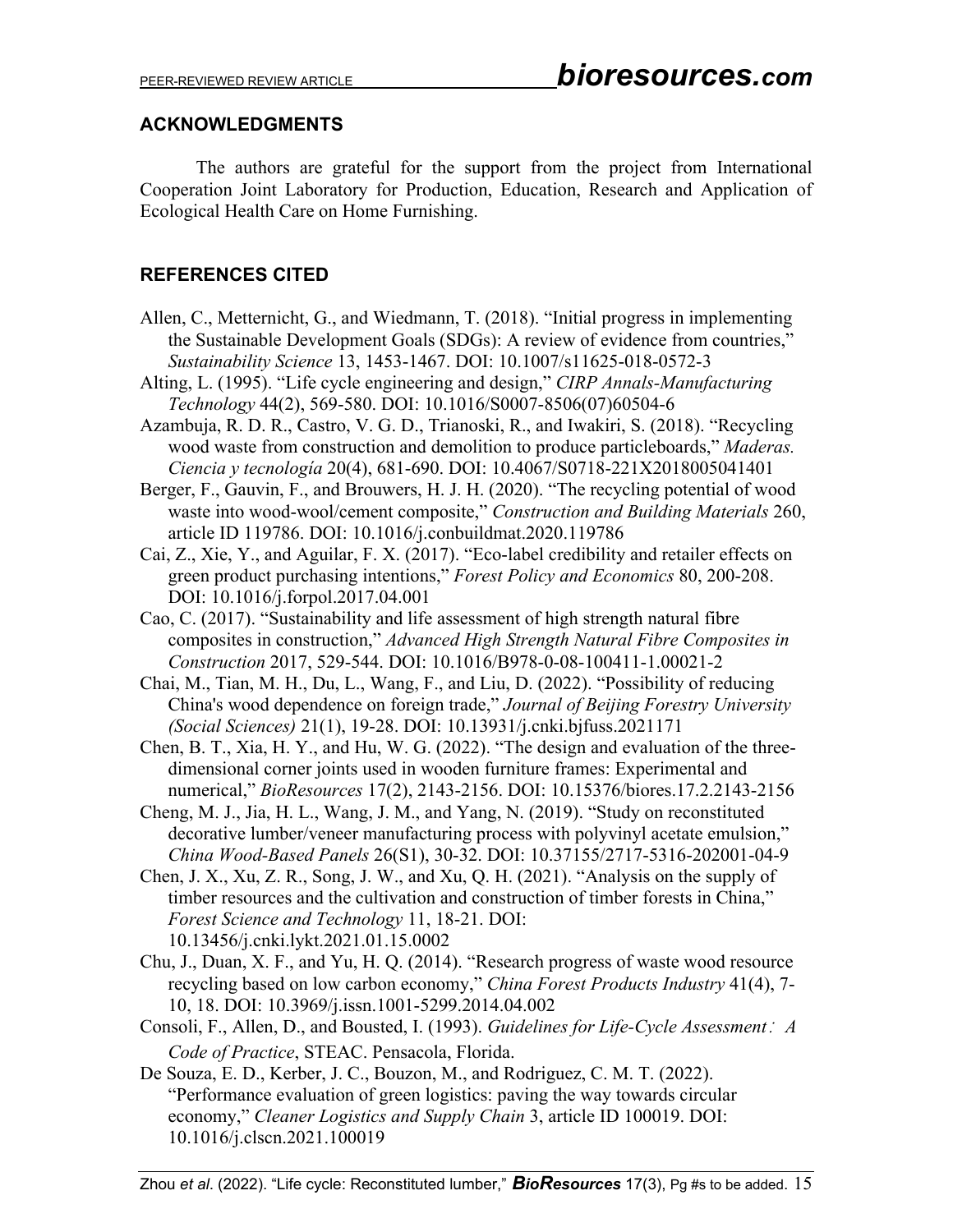- Du, Z., Hu, J., Xiao, Q. H., Feng, Q., He, P., and Li, R. (2020). "Analysis on characteristics and development countermeasures of plantation resources in China," *Central South Forest Inventory and Planning* 39(1), 5-10. DOI: 10.16166/j.cnki.cn43-1095.2020.01.002
- Engel, J. F., Blackwell, R. D., and Miniard, P. W. (1995). *Consumer Behavior*, The Fryden Press, New York.
- Fang, L., Zeng, J., Zhang, X., and Wang, D. (2021). "Effect of veneer initial moisture content on the performance of polyethylene film reinforced decorative veneer," *Forests* 12(1), 102. DOI: 10.3390/f12010102
- Gao, X. D., Qi, Y. R., Fan, J. L., Li, C. G., Zhang, S. Q., and Li, Y. F. (2022). "Research status and trends of wood scrimber manufacturing technology," *Chinese Journal of Wood Science and Technology* 36(1), 22-28. DOI: 10.12326/j.2096-9694.2021040
- Gibier, M., Sadeghisadeghabad, M., Girods, P., Zoulalian, A., and Rogaume, Y. (2022). "Furniture wood waste depollution through hydrolysis under pressurized water steam: Experimental work and kinetic modelization," *Journal of Hazardous Materials* 436, article ID 129126. DOI: 10.1016/j.jhazmat.2022.129126
- Gomes, R., Silvestre, J. D., and Brito, J. D. (2020). "Environmental, economic and energy life cycle assessment 'from cradle to cradle' (3E-C2C) of flat roofs," *Journal of Building Engineering*, article ID 101436. DOI: 10.1016/j.jobe.2020.101436
- Guan, T., and Xue, L. (2019). "How the SDGs are implemented in different countries," *China Population, Resources and Environment* 29(1), 11-20. DOI: 10.12062/cpre.20180933
- Gursel, V. I., Moretti, C., Hamelin, L., Jakobsen, L. G., Steingrimsdottir, M. M., Junginger, M., Høibye, L., and Shen, L. (2021). "Comparative cradle-to-grave life cycle assessment of bio-based and petrochemical PET bottles," *Science of the Total Environment* 793, article ID 148642. DOI: 10.1016/j.scitotenv.2021.148642
- GB/T 28998-2012 (2012). "Multilaminar decorative lumber," Standardization Administration of China, Beijing, China.
- Han, Z. X. (2021). "Analysis on the construction of forestry ecology and the development of economic industry under the forest," *World Tropical Agriculture Information* 9, 77-78.
- He, S., Chen, Y. H., Wu, Z. X., Zhou, X. P., Chen, Z. M., and Huang, C. J. (2020). "Cost analysis during industrial manufacture of bamboo based decorative scrimber," *China Forest Products Industry* 57(7), 46-49. DOI: 10.19531/j.issn1001-5299.202007011
- Hu, B., Guo, H. W., Liu, G., and Liu, Y. (2012). "Engineered wood in modern interiors," *Furniture and Interior Design* 4, 14-15. DOI: 10.16771/j.cnki.cn43- 1247/ts.2012.04.021
- Hu, Q. W., Lin, Q. L., and Fang, H. (2021). "Review of life cycle assessment for design phase of furniture," *China Forest Products Industry* 58(11), 80-83, 86. DOI: 10.19531/j.issn1001-5299.202111015
- Hu, W. G., Liu, N., Xu, L., and Guan, H. Y. (2020). "Study on cold/warm sensation of materials used in desktop of furniture," *Wood Research* 65(3), 497-506. DOI: 10.37763/wr.1336-4561/65.3.497506
- Hu, W. G., and Zhang, J. L. (2021). "Study on static lateral load–slip behavior of singleshear stapled connections in plywood for upholstered furniture frame construction," *Journal of Wood Science* 67(1), 40. DOI: 10.1186/s10086-021-01975-7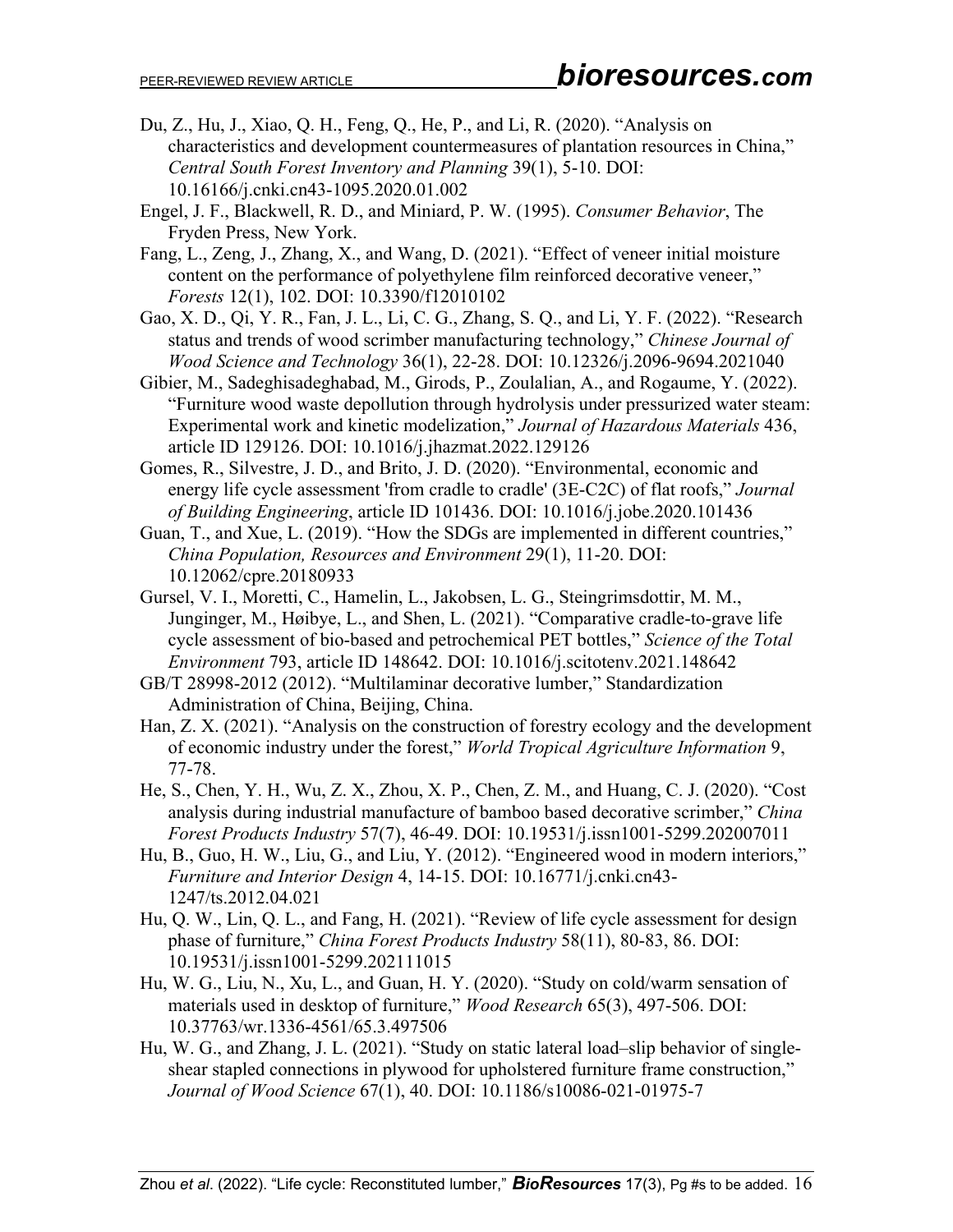- Ince, C., Tayanl, S., and Derogar, S. (2021). "Recycling waste wood in cement mortars towards the regeneration of sustainable environment," *Construction and Building Materials* 299, article ID 123891. DOI: 10.1016/j.conbuildmat.2021.123891
- Jiang, X. R. (2021). "Research on the development path and countermeasures of green logistics in China," *Logistics Engineering and Management* 43(11), 16-18.
- Jiménez-González, C., Kim, S., and Overcash, M. R. (2000). "Methodology for developing gate-to-gate life cycle inventory information," *International Journal of Life Cycle Assessment* 5, 153-159. DOI: 10.1007/BF02978615
- Kloepffer, W. (2008). "Life cycle sustainability assessment of products," *The International Journal of Life Cycle Assessment* 13(2), 89-95. DOI: 10.1065/lca2008.02.376
- Kometiani, M. K. (2017). "Creating a vital healing community: A pilot study of an art therapy employee support group at a pediatric hospital," *The Arts in Psychotherapy* 54, 122-127. DOI: 10.1016/j.aip.2017.04.012
- Lao, W. L., Duan, X. F., Lv, B., Zhang, Z. T., and Wang, Y. (2022). "Development path of China wood industry under the targets of carbon dioxide emission peaking and carbon neutrality," *Chinese Journal of Wood Science and Technology* 36(1), 87-91.
- Li, W. T. (2019). "Construction of energy saving and emission reduction development system for wood industry in the era of circular economy," *China Forest Products Industry* 56(12), 84-86. DOI: 10.19531/j.issn1001-5299.201912022
- Li, C. S., and Guo, W. J. (2018). "Properties of dyed veneer reconstituted decorative lumber and its potential applications," *China Wood-Based Panels* 25(2), 9-12.
- Li, G., Wu, Q., He, Y., and Liu, Z. (2018). "Surface roughness of thin wood veneers sliced from laminated green wood lumber," *Maderas: Ciencia y Tecnologia* 20(1), 3- 10. DOI: 10.4067/S0718-221X2018005001101
- Linkosalmi, L., Husgafvel, R., Fomkin, A., Junnikkala, H., Witikkala, T., Kairi, M., and Dahl, O. (2016). "Main factors influencing greenhouse gas emissions of wood-based furniture industry in Finland," *Journal of Cleaner Production* 113, 596-605. DOI: 10.1016/j.jclepro.2015.11.091
- Liu, Z. Y., Sun, X. L., and Xue, J. L. (2018). "The problems of the development of China's green logistics and the coping strategies," *Economic Review Journal* 5, 97- 101. DOI: 10.16528/j.cnki.22-1054/f.201805097
- Liu, Y., Wu, Z. H., and Xu, W. (2019). "Review of the application of life cycle assessment to furniture industry," *World Forestry Research* 32(2), 56-60. DOI: 10.13348/j.cnki.sjlyyj.2019.0016.y
- Liu, X. N., Song, L. M., and Song, W. W. (2020). "The medical space of healing colour effect," *Design* 33(24), 113-115.
- Lv, Y. F. (2020). "A study of green interior design based on ecological aesthetics," *Green Environmental Protection Building Materials* 6, 106-107. DOI: 10.16767/j.cnki.10- 1213/tu.2020.06.074
- Mayer, E., Eichermüller, J., Endriss, F., Baumgarten, B., Kirchhof, R., Tejada, J., Kappler, A., and Thorwarth, H. (2022). "Utilization and recycling of wood ashes from industrial heat and power plants regarding fertilizer use," *Waste Management* 141, 92-103. DOI: 10.1016/j.wasman.2022.01.027
- Mi, L. Y. (2022). "Research on the sustainability of industrial design from the perspective of ecological aesthetics," *West Leather* 44(6), 29-31.
- Nadeem, H., Dehghani, M., Garnier, G., and Batchelor, W. (2022). "Life cycle assessment of cellulose nanofibril films via spray deposition and vacuum filtration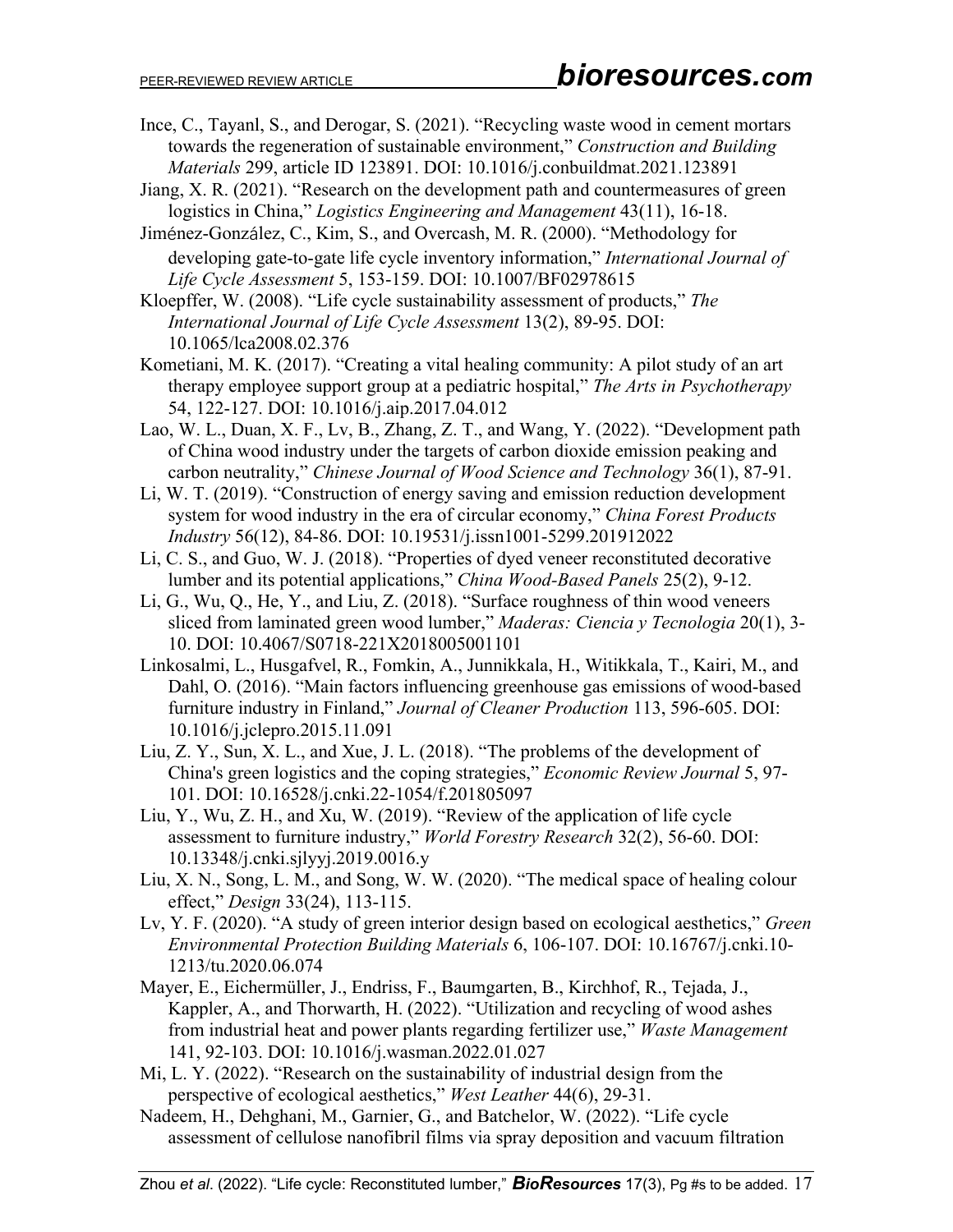pathways for small scale production," *Journal of Cleaner Production*, article ID: 130890. DOI: 10.1016/j.jclepro.2022.130890

- Ni, H. C., Arslan, M., Wei, J., Dai, J., Luo, Z. J., Cai, R. Q., Zhao, S., El-Din, M. G., and Wu, Z. R. (2021). "Treatment of printing and dyeing wastewater in biological contact oxidation reactors comprising basalt fibers and combination fillers as bio-carriers: Elucidation of bacterial communities and underlying mechanisms," *Science of The Total Environment* 785, article ID: 147272. DOI: 10.1016/j.scitotenv.2021.147272
- Ningrum, D., Malekpour, S., Raven, R., and Moallemi, E. A. (2022). "Lessons learnt from previous local sustainability efforts to inform local action for the sustainable development goals," *Environmental Science and Policy* 129, 45-55. DOI: 10.1016/j.envsci.2021.12.018
- Oliver, C. D., Nassar, N. T., Lippke, B. R., and McCarter, J. B. (2014). "Carbon, fossil fuel, and biodiversity mitigation with wood and forests," *Journal of Sustainable Forestry* 33(3), 248-275. DOI: 10.1080/10549811.2013.839386
- Peng, X., Li, F. Y., Wang, L. M., Wang, G., Li, L., Kong, L., Ma, Y. (2018). "Research progress of low-carbon design method for products," *Computer Integrated Manufacturing Systems* 24(11), 2846-2856. DOI: 10.13196/j.cims.2018.11.019
- Peng, X. R., Lv, B. Wang, C., Zhao, L. Y., and Zhang, Z. K. (2021). "New products and technologies of decorative surfaces for wood products," *China Wood Industry* 35(2), 6-11. DOI: 10.12326/j.2096-9694.2020004
- Ran, J. C., and Li, W. L. (2017). "The main points of the elderly residential design in the background of active aging," *Architecture and Culture* 2, 120-121. DOI: 10.3969/j.issn.1672-4909.2017.02.035
- Sathre, R., and Gustavsson, L. (2009). "Using wood products to mitigate climate change: External costs and structural change," *Applied Energy* 86(2), 251-257. DOI: 10.1016/j.apenergy.2008.04.007
- Shen, H. D., Shi, F., Ying, L., Zhang, Y., Xu, W. T., and Li, Q. (2020). "Study on sustainable development of wood industry based on circular economy," *China Forest Products Industry* 57(9), 53-55. DOI: 10.19531/j.issn1001-5299.202009013
- Shi, X. H., Lu, X. C., Pang, X. R., and Sheng, N. (2017). "Preparation of modified corn starch emulsion - urea formaldehyde resin adhesive from reconstituted decorative lumber," *Chinese Journal of Wood Science and Technology* 31(6), 46-49. DOI: 10.19455/j.mcgy.20170610
- Song, C. S., Zhang, L. R., Wang, Y. L., You, Y. F., Feng, S. Q., and Lin, K. M. (2020). "Research progress of the effects of thinning on the ecosystem of plantation," *Subtropical Agriculture Research* 16(4), 279-288. DOI: 10.13321/j.cnki.subtrop.agric.res.2020.04.012
- Spreafico, C., and Landi, D. (2022). "Investigating students' eco-misperceptions in applying eco-design methods," *Journal of Cleaner Production* 342, article ID: 130866. DOI: 10.1016/j.jclepro.2022.130866
- Suter, F., Steubing, B., and Hellweg, S. (2017). "Life cycle impacts and benefits of wood along the value chain: The case of Switzerland," *Journal of Industrial Ecology* 21(4), 874-886. DOI: 10.1111/jiec.12486
- T/CAB 0039-2018 (2018). "Technical specification for green-design product assessment-Multilaminar decorative lumber," China Industry-University-Research Institute Collaboration Association, Beijing, China.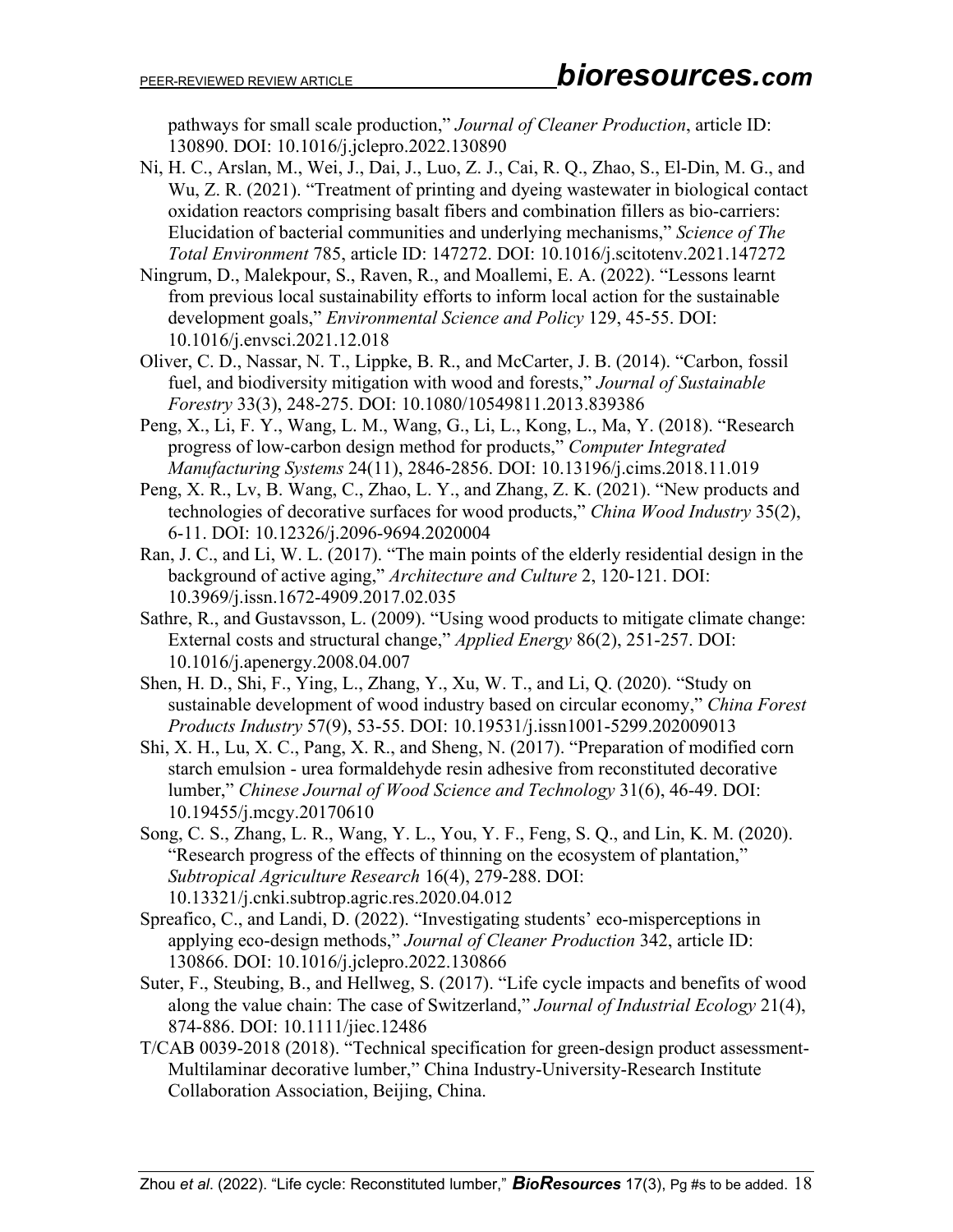- Tu, C. Y., and Liu, J. L. (2020). "Changes of China's forest policy from 'economic prioritization' to 'ecological prioritization': based on multiple-streams framework," *World Forestry Research* 33(5), 1-6. DOI: 10.13348/j.cnki.sjlyyj.2020.0046.Y
- Ugis, G., Yu, B., and Sun, C. F. (2019). "Analysis on cutting management system of plantation abroad," *Liaoning Forestry Science and Technology* 2, 46-49+69.
- Vilasanti da Luz, V., Mantovani, D., and Nepomuceno, M. V. (2020). "Matching green messages with brand positioning to improve brand evaluation," *Journal of Business Research* 119, 25-40. DOI: 10.1016/j.jbusres.2020.07.024
- Wang, C. Y., Yang, W. B., and Chen, G. (2006). "Research on industrial wastewater treatment process of reconstituted decorative lumber enterprises," *Environment and Sustainable Development* 5, 63-65. DOI: 10.19758/j.cnki.issn1673-288x.2006.05.025
- Wang, C. J. (2007). "Examples of modern designs in hospital constructions which expresses the principles of easy accessibility," *Chinese Hospital Architecture and Equipment* 1, 34-40.
- Wang, T. Q., and Huang, Y. N. (2007). "Application of reconstituted decorative lumber in furniture industry," *China Forest Products Industry* 5, 3-5. DOI: 10.19531/j.issn1001-5299.2007.05.001
- Wang, X. H., Fei, B. H., Zhao, R. J., and Zhou, H. B. (2009). "Status and progress of wood recombinant materials," *World Forestry Research* 22(3), 58-63. DOI:10.13348/j.cnki.sjlyyj.2009.03.002
- Wang, R., Xu, D. L., Yang, Y., Yan, W. W., Zhan, X. X., and Xu, X. W. (2020). "Industrial resin-impregnation and overlaying application of reconstituted decorative veneers," *Journal of Forestry Engineering* 5(6), 43-48. DOI: 10.13360/j.issn.2096- 1359.201911020
- Wang, B. (2021). "Interior decoration design and ecological reconstruction based on ecological energy saving technology," *Energy Reports* 7(7), 49-61. DOI: 10.1016/j.egyr.2021.10.054
- Wang, Y. W. (2022). "Framework of early-phase-oriented building LCA carbon emission prediction method," *Engineering Cost Management* 1, 27-33. DOI: 10.19730/j.cnki.1008-2166.2022-01-027
- Wang, Y. M., Lin, Z. J., and Gu, R. F. (2022). "The moderating effect of nearby nature exposure on the relationship between pandemic stress and anxiety of middle-aged and elderly people," *Landscape Architecture* 29(4), 89-93. DOI:10.14085/j.fjyl.2022.04.0089.05
- Winchester, N., and Reilly, J. M. (2020). "The economic and emissions benefits of engineered wood products in a low-carbon future," *Energy Economics* 85, article ID: 104596. DOI: 10.1016/j.eneco.2019.104596
- Wu, Y. Q. (2021). "Newly advances in wood science and technology," *Journal of Central South University of Forestry & Technology* 41(1), 1-28. DOI: 10.14067/j.cnki.1673-923x.2021.01.001
- Wu, W., Zhu, J. G., Xu, W., Han, F., Wu, X. H., and Wang, X. (2021a). "Innovative design of modern mortise and tenon structure under the concept of green reduction," *BioResources* 16(4), 8445-8456. DOI: 10.15376/biores.16.4.Wu
- Wu, X. H., Zhu, J. G., and Wang, X. (2021b). "A review on carbon reduction analysis during the design and manufacture of solid wood furniture," *BioResources* 16(3), 6212-6230. DOI: 10.15376/biores.16.3.6212-6230
- Wu, Z. H., Jiang, B., Liu, Y. Q., Ye, J. Y., and Xu, Y. L. (2016). "Research on manufacturing technology for flame-retardant reconstituted decorative veneer,"

Zhou *et al*. (2022). "Life cycle: Reconstituted lumber," *BioResources* 17(3), Pg #s to be added. 19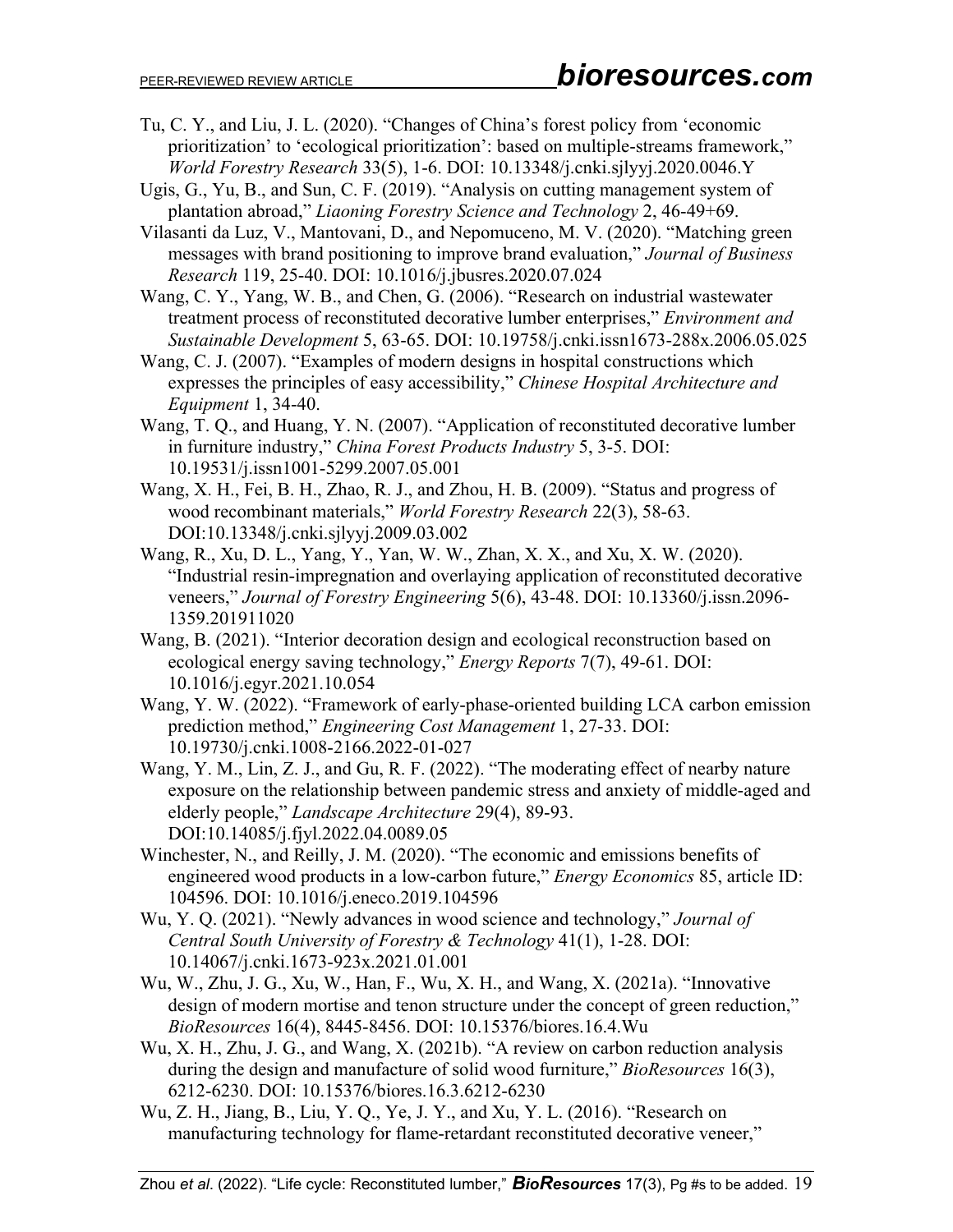*Forestry Machinery and Woodworking Equipment* 44(8), 15-18, 40. DOI: 10.13279/j.cnki.fmwe.2016.0091

- Xia, Y. S. (2021). "Study on the color matching of old apartment decoration," *Urbanism and Architecture* 18(11), 115-117. DOI: 10.19892/j.cnki.csjz.2021.11.29
- Xiong, X. Q., Ma, Q. R., and Ren, J. (2020a). "The performance optimization of oriented strand board veneer technology," *Coatings* 10, 511. DOI:10.3390/coatings10060511
- Xiong, X. Q., Ma, Q. R., Yuan, Y. Y., Wu, Z. H., and Zhang, M. (2020b). "Current situation and key manufacturing considerations of green furniture in China: A review," *Journal of Cleaner Production* 267, article ID: 121957. DOI:10.1016/j.jclepro.2020.121957
- Xu, J. Y. (1998). "Production and development prospect of artificial decorative veneer," *Building Artificial Boards* 1, 14-15.
- Xue, G. (2021). "Technology progress of dyeing wastewater treatment," *Industrial Water Treatment* 41(9), 10-17. DOI: 10.19965/j.cnki.iwt.2021-0433
- Yang, D. R., and Zhu, J. G. (2021). "Recycling and value-added design of discarded wooden furniture," *BioResources* 16(4), 6954-6964. DOI: 10.15376/biores.16.4.6954- 6964
- Yang, W., and Yu, H. Z. (2021). "Optimizing buildings life cycle environmental impacts and costs in the design process," *Architectural Journal* 2, 35-41. DOI: 10.19819/j.cnki.ISSN0529-1399.202102006
- Yang, Y. Q., and Xu, X. Y. (2021). "Research on green logistics cost control of wood processing enterprises from the perspective of supply chain," *Logistics Engineering and Management* 43(9), 70-72.
- Yang, Y., Bao, Y. Z., Cheng, M. J., Yan, W. W., Zhuo, Y., and Zhan, X. X. (2019). "Optimization of dyeing process for reconstituted decorative lumber," *China Wood-Based Panels* 26(S1), 27-29. DOI: [10.32629/ems.v1i1.249](https://doi.org/10.32629/ems.v1i1.249)
- Yao, S. J., Jin, Y. L., and Ding, G. X. (2022). "Intelligent information interconnection, green governance capacity and manufacturing environmental performance," *Journal of University of Finance and Economics* 35(1), 53-65. DOI: 10.19331/j.cnki.jxufe.2022.01.005
- Yin, H. Y. (2020). "Brand communication strategies of green furniture based on EBM model," *China Forest Products Industry* 57(6), 107-109. DOI: 10.19531/j.issn1001- 5299.202006029
- Yin, R. S. (2021). "Evaluating the socioeconomic and ecological impacts of China's forest policies, program, and practices: summary and outlook," *Forest Policy and Economics* 127, article ID: 102439. DOI: 10.1016/j.forpol.2021.102439
- Yu, X. X., and Sun, W. P. (2008). "Ecological civilization: a new form of civilization," *Journal of Hunan University of Science & Technology (Social Science Edition)* 2, 40- 44. DOI: 10.3969/j.issn.1672-7835.2008.02.008
- Zampeta, C., Bertaki, K., Triantaphyllidou, I. E., Frontistis, Z., and Vayenas, D. V. (2021). "Treatment of real industrial-grade dye solutions and printing ink wastewater using a novel pilot-scale hydrodynamic cavitation reactor," *Journal of Environmental Management* 297, article ID 113301. DOI: 10.1016/j.jenvman.2021.113301
- Zhan, X. X., Xu, B., Cheng, M. J., Yang, Y., Tang, Z. M., Zhou, Y., and Li, Y. J. (2018). "Development and application of new production technology of reconstituted decorative lumber," *Chinese Journal of Wood Science and Technology* 32(2), 23-27. DOI: 10.19455/j.mcgy.20180206